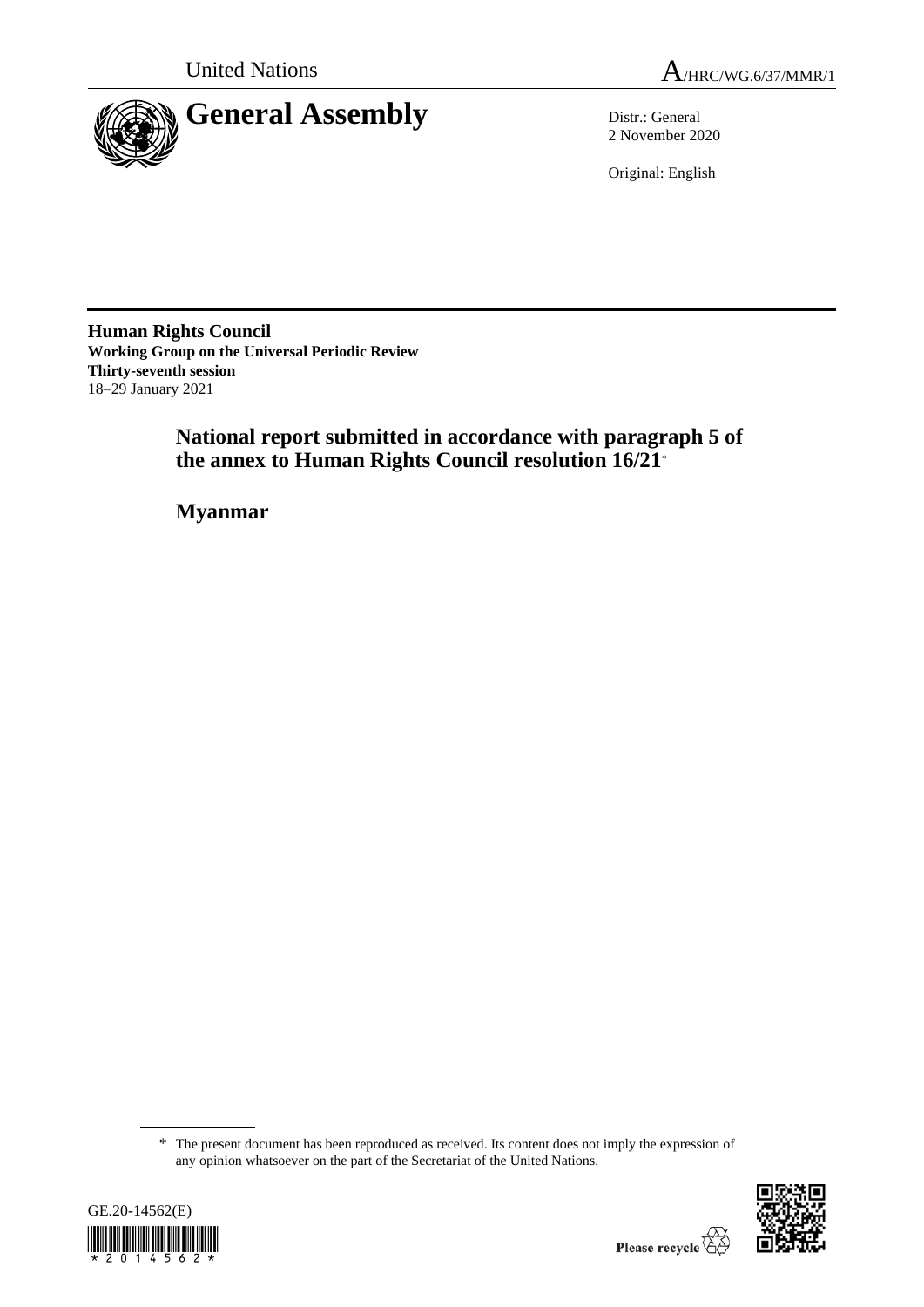# Contents

|     |           |                                                                                             | Page           |
|-----|-----------|---------------------------------------------------------------------------------------------|----------------|
| I.  |           |                                                                                             | 3              |
| П.  |           |                                                                                             | 3              |
| Ш.  |           |                                                                                             |                |
|     | A.        |                                                                                             | 3              |
|     | <b>B.</b> |                                                                                             | 3              |
|     | C.        |                                                                                             | $\overline{4}$ |
|     | D.        | Reform process – rule of law, democratization and human rights reform                       | $\overline{4}$ |
|     | E.        |                                                                                             | 6              |
|     | F.        |                                                                                             | 7              |
|     | G.        |                                                                                             | 8              |
|     | H.        | Implementation on the promotion of gender equality and non-discrimination                   | 9              |
|     | Ι.        |                                                                                             | 11             |
|     | J.        | Measures of interfaith friendship, hate speech, freedom of expression and peaceful assembly | 13             |
|     | Κ.        |                                                                                             | 15             |
|     | L.        |                                                                                             | 17             |
| IV. |           |                                                                                             | 18             |
| V.  | 19        |                                                                                             |                |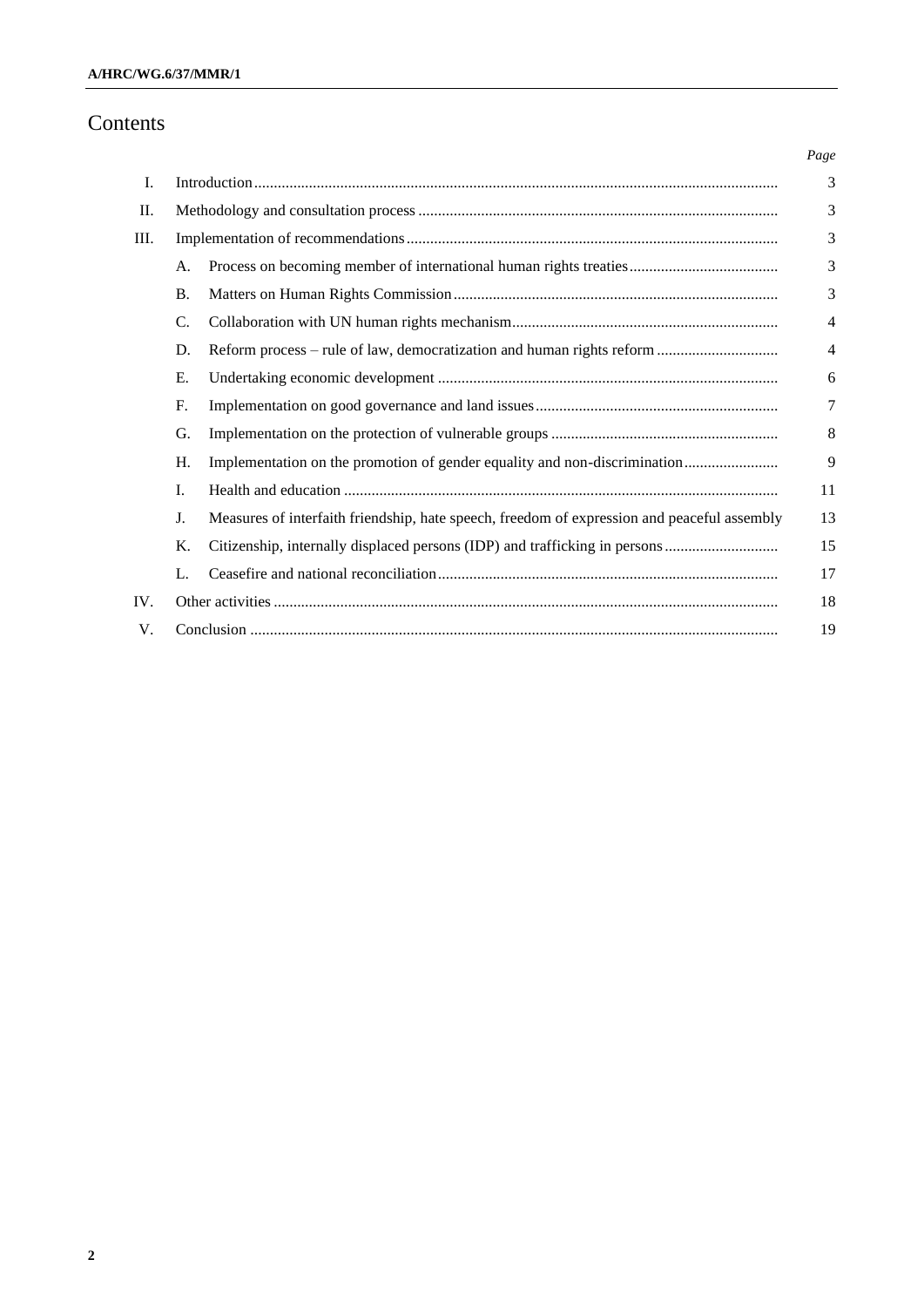# **I. Introduction**

1. The Human Rights situation in Myanmar was reviewed during the Second Cycle of the Universal Periodic Review (UPR) from 2 to 13 November 2015. At the meeting, 166 of the 281 recommendations made to Myanmar were accepted. This report reflects the development of Myanmar's Human Rights situation from November 2015 to March 2020 and includes the implementation of recommendations of the Second Cycle UPR outcomes and challenges of human rights protection.

2. After the National League for Democracy won the 2015 general election and the formation of the new government, there have been a lot of political developments. This report highlights the country's positive actions, not only on the accepted recommendations but also on the recommendations received during the Second Cycle review, and reflects the country's current political, economic, and social situation.

## **II. Methodology and consultation process**

3. The report was compiled in accordance with Resolution No. A/HRC/RES/16/21 of the United Nations Human Rights Council of 12 April 2011.

4. To implement the Universal Periodic Review's recommendations, the National Committee led by Vice-President U Myint Swe was formed. In accordance with the suggestions of the Myanmar National Human Rights Commission, the National Level Committee decided to assign the 12 work committees by sectors for the implementation of the recommendations. With the advice of Myanmar National Human Rights Commission and under the auspices of the Union Attorney General's Office and with the technical assistance from the Government of Denmark, implementation workshops were held to enhance knowledge of UPR and its implementation. Further, the Report Writing Committee, comprising high-ranking representatives from respective departments, was organized with the Attorney General of the Union as chairman. The Report Writing Committee organized a meeting, with support from UNDP on 15 November 2019, to solicit comments from Civil Society Organizations.

## **III. Implementation of recommendations**

#### **A. Process on becoming member of international human right treaties**

**Recommendations 143.1, 143.2, 143.3, 143.4, 143.5, 143.6, 143.7, 143.8, 143.9, 143.10, 143.11, 143.12, 143.13, 143.14, 144.1, 144.2, 144.3, 144.4, 144.5, 144.6, 144.7, 144.8, 144.9, 144.10, 144.11, 144.12, 144.13, 144.14, 144.15, 144.16, 144.17, 144.18, 144.19, 144.20, 144.21, 144.22, 144.23, 144.24, 144.25, 144.26, 144.27**

5. Myanmar ratified the International Covenant on Economic, Social and Cultural Rights (ICESCR) on 6 October 2017 and ratified the Optional Protocol to the Convention on the Rights of the Child on the involvement of children in armed conflict (CRC-AC) at the United Nations Treaty Event on 27 September 2019; and Myanmar is making necessary preparations to sign the International Covenant on Civil and Political Rights (ICCPR).

### **B. Matters on Human Rights Commission**

#### **Recommendations 143.42, 143.43, 143.44, 143.45, 143.46, 143.47, 143.48**

6. The Myanmar Human Rights Commission was established under the Myanmar Human Rights Commission Law in line with the Paris Principles.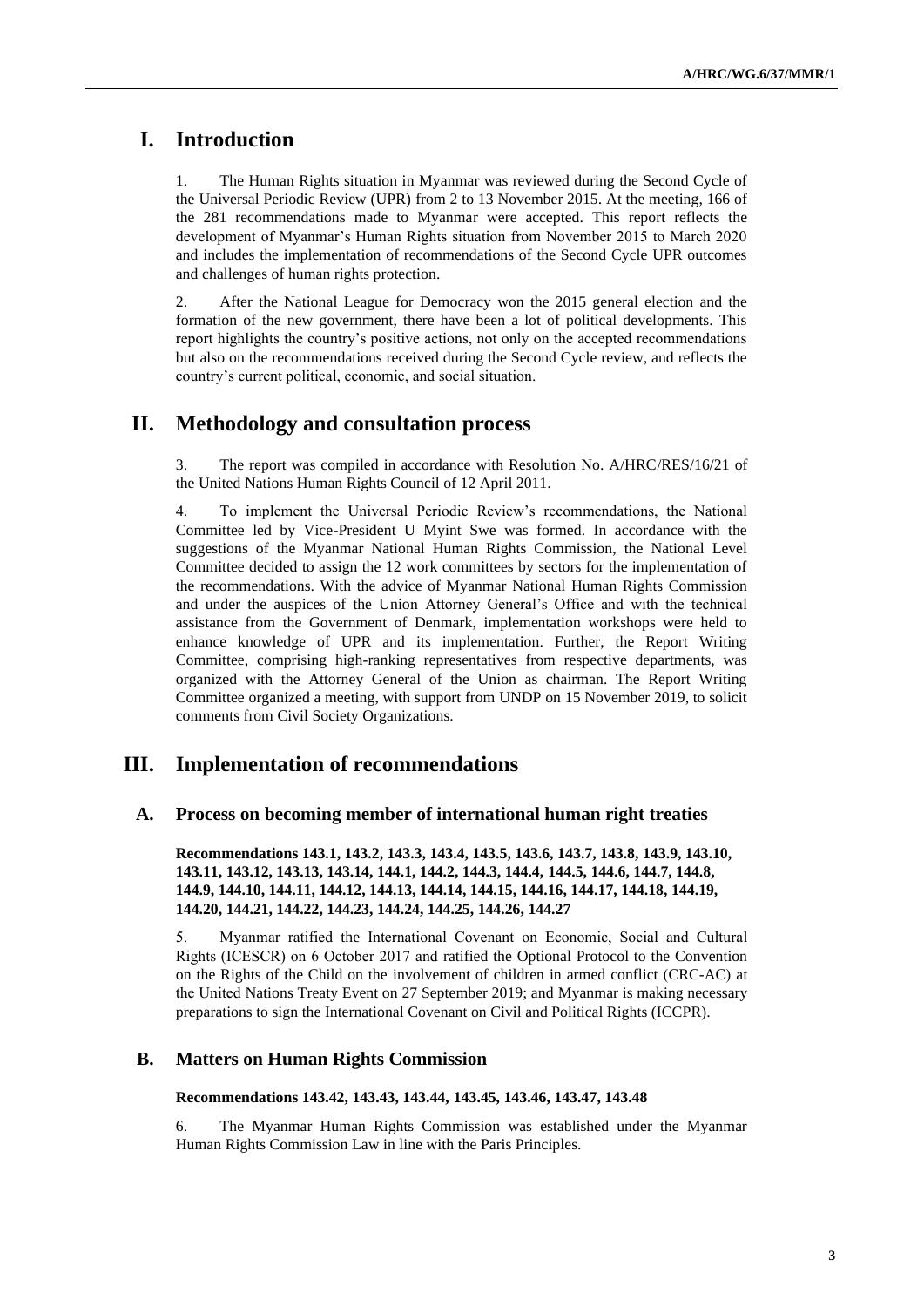## **C. Collaboration with UN human rights mechanism**

#### **Recommendations 143.49, 143.50, 143.51, 143.52**

7. Regarding the cooperation with the United Nations human rights mechanism, a workshop on the national system for promotion and protection of human rights was held on 19-20 August 2019 with the active participation of relevant stakeholders. Myanmar facilitated a total of ten visits for Ms. Christine Schraner Burgener, Special Envoy of the Secretary-General on Myanmar. With the acceptance of the Government of Myanmar, the Special Envoy's office in Nay Pyi Taw was opened on 17 December 2018.

8. Myanmar has also been cooperating with Ms. Pramila Patten**,** United Nations Special Representative on Sexual Violence in Conflict. On 7 December 2018,Myanmar signed the Joint Communique with the United Nations to better prevent and respond to conflict-related sexual violence in the country. To implement the Joint Communique, the National Committee on Prevention and Response of Conflict related Sexual violence was formed on 26 March 2019 and the National Committee is drafting the Action Plan in consultation with UN agencies.

9. In addition, cooperation between Myanmar and the Office of Special Representative of the UN Secretary-General for Children and Armed Conflict, led by Ms. Virginia Gamba, has reached an unprecedented level. Several capacity-building activities were undertaken, including workshops and training of trainers (ToT) in collaboration with the Office of the SRSG on Children and Armed Conflict in late 2018 and 2019, and all the senior focal officials responsible for this issue from all the Regions and States were brought in.

10. With regard to the prevention of killing, maiming and sexual violence against Children in Armed Conflict, the National Action Plan on the Prevention of Killing, Maiming, and Sexual Violence against Children in Armed Conflict was adopted in early 2020. Pursuant to this National Action Plan, the relevant government agencies have been conducting awareness raising activities nationwide. The Government has requested the UN Country Task Force on Monitoring and Reporting (CTFMR) and UNICEF to assist in the national awareness campaign on the new Child Rights Law and the implementation of the National Action Plan.

11. To prevent the relisting of the Myanmar Tatmadaw (Myanmar Armed Forces) in the Annex, the Ministry of Defence has been closely collaborating with CTFMR for further improvements in the issue of Children and Armed Conflict.

## **D. Reform process – rule of law, democratization and human rights reform**

### **Recommendations 143.15, 143.18, 143.19, 143.20, 143.21, 143.22, 143.30, 143.64, 143.65, 144.72, 144.73, 144.74, 144.75, 144.76, 144.77, 144.82**

#### **Rule of law**

12. To improve the capacity of the executive branch, and to keep abreast of the times, the Union Government Ministries are reviewing and revising the existing laws and enacting new laws, as necessary. Legal departments have also been established in some ministries.

13. In each Hluttaw, the legislation process is a transparent one where public opinion and feedback for every law during the drafting stage. To adopt policies on the rule of law, the Committee for Security, Stability, and Rule of Law, led by the State Counsellor, was established.

14. The Union Government established Rule of Law Centres and the Justice Sector Coordination Body composed of 17 members led by the Attorney General of the Union by Notification No. 14/2017 dated 9-2-2017. Sub-Coordination Bodies for Rule of Law Centres and Justice Sector were established in all Regions and States. Since 2015, four Rule of Law Centres have been opened and are providing legal advice to the public. The National Conference on Justice Sector Coordination for Rule of Law was successfully held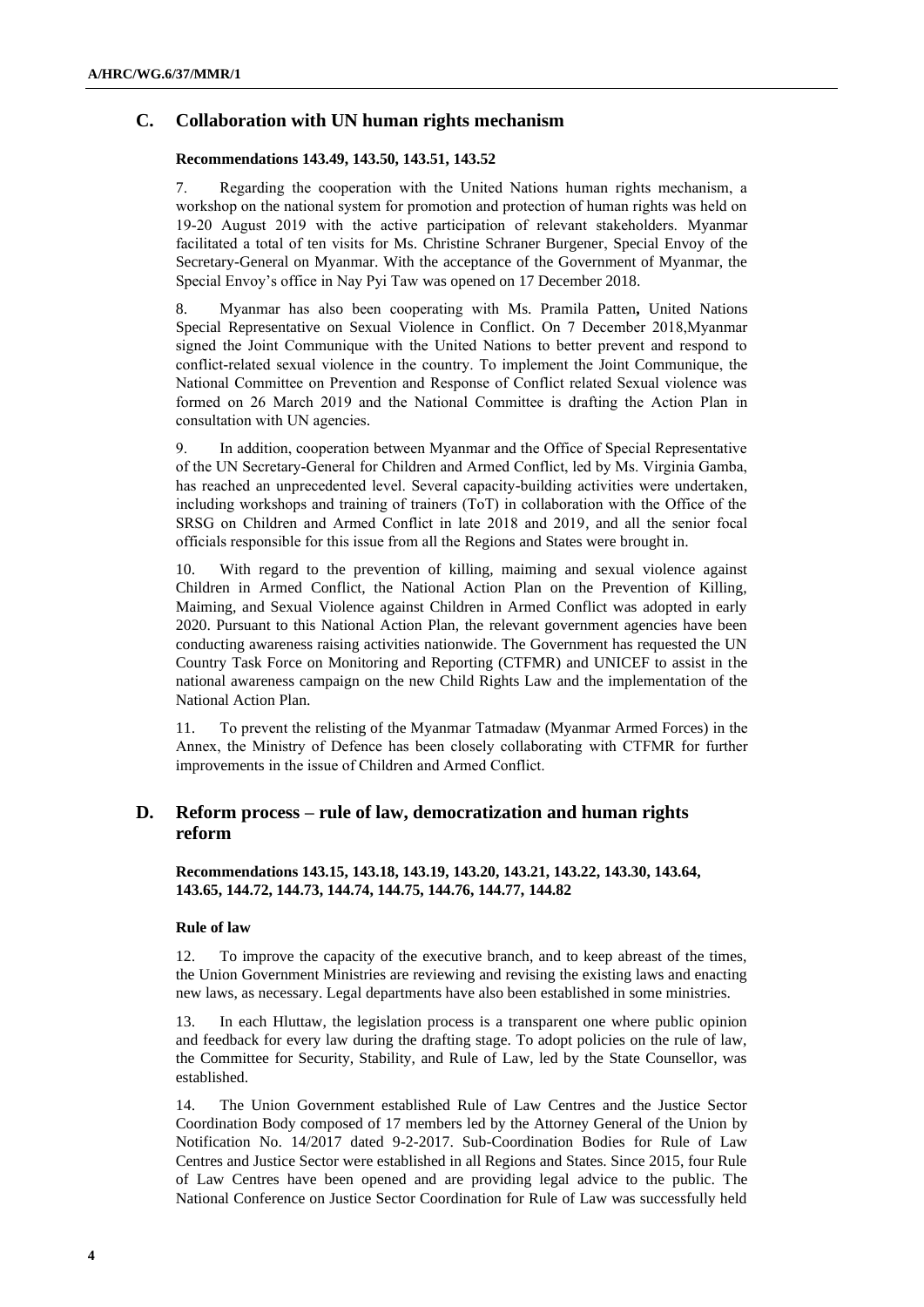in March 2018 and the Five-Year Strategic Plan (2019-2023) was adopted and is now being implemented, based on the results of the Conference, under the theme of "Justice for People".

15. The Legal Aid Law was enacted in 2016. Different Legal Aid Bodies are being formed at the Union, Region, State, District, and Township levels. The Domestic legal framework allows the death penalty but no death sentence has been executed since 1988. A total of 20 amnesties have been granted during this period and 57,034 prisoners were released in accordance with the provisions of the Constitution and the Criminal Procedure Code.

16. The Supreme Court of the Union and the Union Attorney General's Office issued Code of Ethics to relevant officers. The Union Attorney General's Office has implemented the Five-Year Strategic Plan (2015-2019), entitled "Moving forward to the rule of law". In according with this Strategy, the Fair Trial Standards Guidebook was published for law officers. The Legal Research Team, which comprises law officers, is researching core Human Rights Instruments in order to promote human rights.

17. The Union Attorney General's Office successfully established Myanmar's Law Information System [\(www.mlis.gov.mm\)](http://www.mlis.gov.mm/) on 24 May 2018 to enable public and foreign investors to have easy access to legal information. The Supreme Court of the Union is implementing the Judiciary Five-Year Strategic Action Plan (2018-2022) with the theme of "Towards Improving Justice for All" to facilitate and expand public access to court services, and to enhance judicial independence.

18. According to the Judicial Officers Protection Act and Bar Council Act, judges and lawyers are assured guarantees against interference in the performance of their professional duties.

19. As part of the Bar Council reform process, the Law Amending the Bar Council Act was enacted on 10 June 2019 in line with the current situation. On 2 August 2020, the Bar Council Election was held throughout the country and 11 Bar Council members were elected. The Independent Lawyers Association of Myanmar (ILAM) was officially registered on 28 November 2016. Legal Professionals are free to join any professional association according to Section 354 (c) of the Constitution of the Union.

20. The Ministry of Home Affairs is restructuring the Myanmar Police Force to serve the public interest more effectively, and to become a credible, skilled and competent security force trusted and relied upon by the people.

21. To improve capacity and enhance international cooperation, it has concluded agreements and its cooperating with international and regional organizations.

22. In its five year project, the Myanmar Police Force is focusing on areas such as legal framework and procedure, community policing, crowd management, and nondiscrimination.

23. National Crime Prevention Strategy (2018-2020) was launched on 15 May 2019.

#### **Undertaking to develop democracy**

24. The National League for Democracy (NLD) won the 2015 general elections and since assuming governmental responsibility, it has been developing democratic reforms.

25. In the legislative sector, the Joint Committee on Amending the 2008 Constitution was formed on 19 February 2019.

26. In the executive sector, as part of the administrative reform, the General Administration Department under the Ministry of Home Affairs was transferred to the Ministry of Union Government Office on 28 December 2018. This will make the department more responsive to public needs, morally stronger, free from self-interest and corruption, and able to perform their duties effectively in accordance with laws, rules, and procedures.

27. In the judicial sector, the National Case Management Programme (NCMP), was implemented in all courts of the Union, and a court-led mediation system was developed.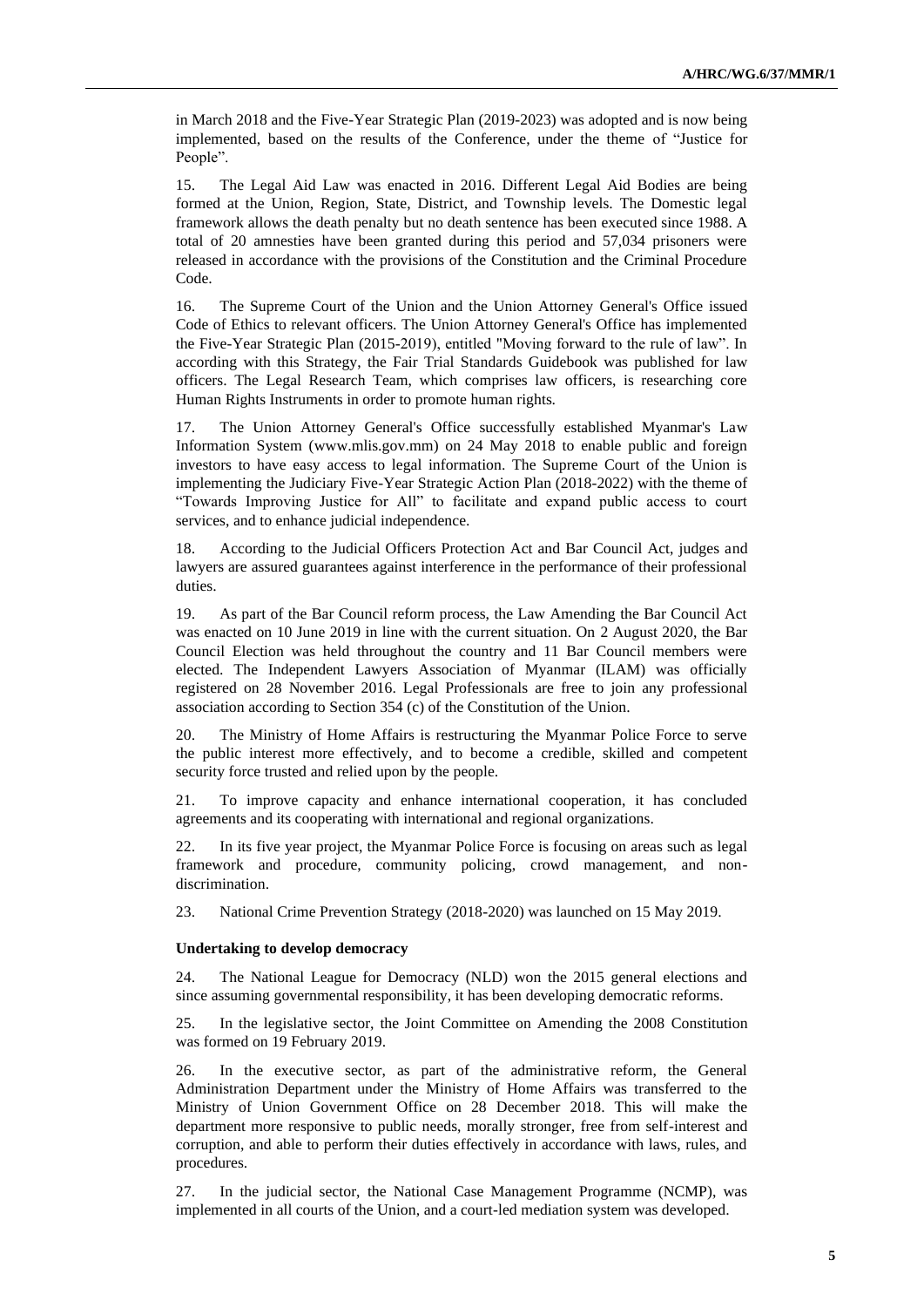#### **Protection and promotion of human rights**

28. As the protection and promotion of human rights is described in relevant sectors of the report, the discussion in this section will be of a general nature. Educational stories, talk shows, news and articles concerning human rights are published and broadcast by the Ministry of Information through radio, television and daily newspapers.

29. National Human Rights Mechanism is being developed to protect and promote human rights and to implement the recommendations of the Universal Periodic Review (UPR).

30. Birth registrations (Birth Certificates) are issued to ensure the basic human rights of newly born children. A National Education Strategy has been adopted to ensure that every school-age child has access to quality education and that education opportunities are provided without discrimination.

31. Additionally, the Ministry of Education is developing basic human rights courses aimed at primary, middle, and high school levels in Basic Education Curricula and Education College Curricula. Law departments in universities teach human rights as a subject. The Law Department of the University of Yangon teaches human rights as a diploma course as well.

32. In the implementation of the principle of access to education for everyone, including vulnerable groups, the Education Sub-Committee for Persons with Disabilities was formed on 3 December 2019 to promote learning opportunities in education and vocational training for children, adolescents, and adults with disabilities. The representatives of related ministries, INGOs, NGOs, UN Agencies, and many associations of persons with disabilities are included in this sub-committee.

33. The Memorandum of Understanding (MoU) for implementation of Myanmar Decent Work Country Programme (2018-2021) was signed between the tripartite representatives (Government, Employer and Worker) and the ILO on 21 September 2018.

34. The Law Relating to Overseas Employment, 1999 is now being reviewed for amendment in line with the current situation in cooperation with the relevant ministries, NGOs, INGOs, international organizations and legal experts. The Ministry of Labour, Immigration and Population has been operating pre-departure orientation course centres for migrant workers in Yangon and Mandalay since 2017 and is giving awareness training related to relevant countries.

35. Myanmar appointed labour attachés in Myanmar Embassies, as necessary, to protect the rights of Myanmar migrant workers and also to settle workers' disputes and to provide updated information for the Ministry.

## **E. Undertaking economic development**

#### **Recommendations 143.31, 143.32, 143.33, 143.34, 143.35, 143.36, 143.37, 143.38, 143.39, 143.40, 143.41, 143.104**

36. To foster economic development in Myanmar, the Government initially launched a 12-point Economic Policy in July of 2016 supported by a 7-point Investment Policy launched in November 2017. Following the adoption of these complementary policies, the Government of Myanmar developed the Myanmar Sustainable Development Plan 2018- 2030 (MSDP), a more comprehensive medium-to-long-term plan consisting of 5 goals, 28 strategies and 251 action plans. Goals and action plans are aimed at sustaining political and economic stability while unleashing private-sector led economic growth, facilitating human-centered social development and strengthening environmental protection. Fully aligned with the United Nations Sustainable Development Goals, the MSDP is also intended to facilitate Myanmar's transition away from a traditional sectoral-planning system towards a more modern, strategic planning system whereby public expenditure is utilized effectively in pursuit of strategic goals and action plans articulated within the MSDP. The new Myanmar Investment Law and Myanmar Companies Law enacted in 2016 and 2017 respectively, seek to create an enabling environment with which to attract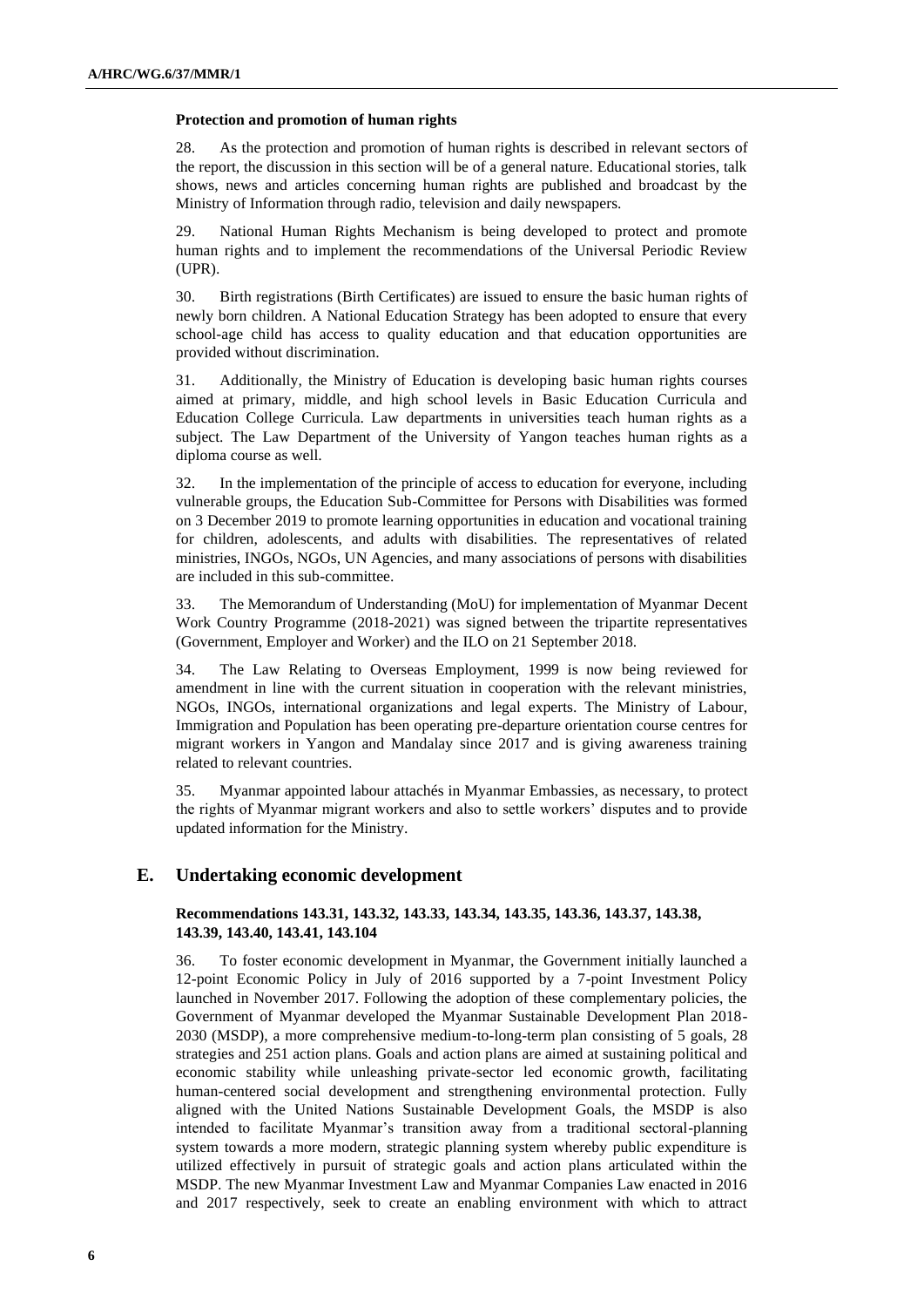responsible foreign and domestic investment in pursuit of these same goals. Also, to further the ease of doing business, an online company registration system, Myanmar Companies Online [\(https://www.myco.dica.gov.mm\)](https://www.myco.dica.gov.mm/), was launched in August of 2018. Furthermore, The Arbitration Law enacted in 2016 is largely based upon the 2006 United Nations Commission on the International Trade Law, and fully aligned with legal rules governing international commercial dispute settlement.

37. Developed per Presidential Directive 2/2018 (November 2018), the Myanmar Project Bank [\(www.projectbank.gov.mm\)](http://www.projectbank.gov.mm/) was launched in the form of a publicly accessible, online routinely updated databank of strategic projects identified per a rigorous screening process, designed to promote greater transparency and to entrench the use of open and competitive public sector procurement practices. A Public-Private-Partnership (PPP) Center was also established within the Ministry of Planning, Finance and Industry in February 2020 to assist with establishing clearer and more transparent pathways for investors interested in financing PPP projects in Myanmar.

38. Several much-needed laws have been enacted contributing to a more sound regulatory system and favorable investment climate, including The Industrial Design Law (2019), The Trademark Law (2019), The Patent Law (2019), The Copyright Law (2019) The Revenue Management Law (2019), The Consumer Protection Law (2019), The Myanmar Gemstone Law (2019), The Science, Technology and Innovation Law (2018), The Revenue Appellate Law (2018), The Forest Law (2018), The Myanmar Tourism Law (2018), The Registration of Deeds Law (2018), The Petroleum and Petroleum Products Law (2017), The Petroleum Hand-dug Well Law (2017), The Inland Water Transport Law (2017), The New Plant Variety Protection Law (2016), The Financial Institutions Law (2016), The Payment of Wages Law (2016), The Shops and Establishments Law (2016), The Taxation Law of the Union (2016), The Specific Goods Tax Law (2016), The Rail Transportation Law (2016), The Road Transport Operations Law (2016) and The Condominium Law (2016).

39. With a view to the equitable development of all States and Regions within Myanmar, the Government of Myanmar has designated each as being either developed, moderately developed and inadequately developed, with investors provided with a range of corresponding investment incentives. Financial inclusion efforts continue to be focused primarily on those engaged in the agriculture, low-income families and services for micro, small and medium enterprises (MSMEs).

40. Road connectivity, the expansion of rural road networks, and community-based tourism are being promoted to reduce poverty and to increase rural productivity. Accordingly, poverty rate has been halved, dropping from 48% in 2005 to 24.8% in 2017, according to the Myanmar Living Condition Survey (2017).

## **F. Implementation on good governance and land issues**

#### **Recommendations 143.80, 143.81, 143.82, 143.83, 143.84, 143.85, 143.86, 143.87, 143.123, 143.124**

41. The Police Disciplinary Law and the Penal Code prohibiting torture of detainees and suspects are in place. Any police personnel alleged to have inflicted torture on those in custody is investigated and appropriate action is taken when found guilty. Action was taken against 16 police officers in 2017, 22 in 2018 and 13 in 2019 under the Police Disciplinary Law. Furthermore, 7 police officers in 2017 and 4 in 2018 were prosecuted under the Penal Code. To fight corruption in the police force, action was taken against 47 officers and 41 other ranks in 2017, 39 officers and 36 other ranks in 2018, 36 officers and 35 other ranks in 2019. For failure to comply with legal procedures, action was taken against 99 personnel in 2017, 133 in 2018 and 119 in 2019. The laws, regulations and procedures of the Myanmar Police Force are also being reviewed for amendment.

42. As corruption is a great obstacle to the rule of law, Myanmar acceded to the United Nations Convention against Corruption. Awareness-raising on the anti-corruption issue has been conducted from Primary School to University level. Corruption Prevention Units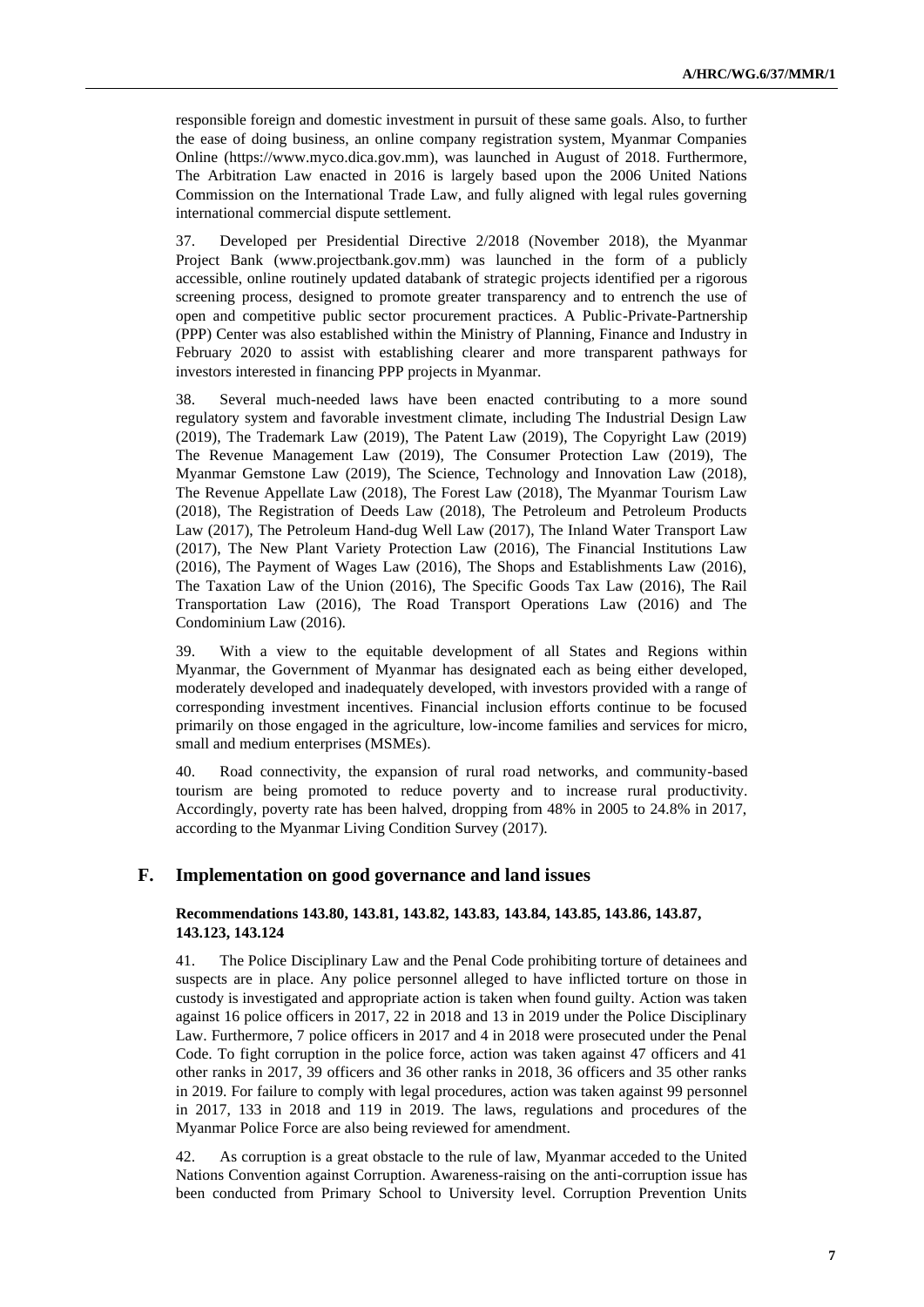(CPUs) have been formed in 22 Ministries/organizations. Under the Anti-Corruption Law, 2013, 179 cases were prosecuted from 2016 to 2019. Among those prosecuted were a state Chief Minister and a Deputy Minister. Between 2016 and 2019, 8.9 billion Kyats were returned to the State budget and 3.2 billion Kyats and 4 million US\$ were confiscated.

43. One-Stop Service (OSS) has been opened in 316 townships, make speedy services available to the public. Mobile Services Delivery Teams have also been introduced. The Public Service Law Drafting Committee is preparing a Standard Operating Procedure (SOP) for drafting the public service law.

44. Grants, licenses, land tenure certificates and land use permits are being issued for farmland, vacant, fallow, virgin land and government disposal land by the relevant authority in accordance with the Land Management Law, rules and procedures. The land registration system is also in place. The Central Committee for Scrutinizing Confiscated Farmlands and other Lands, chaired by Vice President II, was formed. Under the Committee are sub-committees in Nay Pyi Taw, regions and states, districts and townships. The Committee scrutinizes and resolves land issues for farmers whose lands were confiscated after 1988.

45. The National Land Use Council formed the Working Committee on Drafting the National Land Law and Harmonization of Laws Related with Land Management and the Working Group for Supporting Drafting the National Land Law.

### **G. Implementation on the protection of vulnerable groups**

#### **Recommendations 143.25, 143.26, 143.53, 143.54, 143.55, 143.56, 143.57, 143.58, 143.59, 143.102, 143.103, 143.72, 143.73, 143.76, 143.77**

46. On 27 September 2019, Myanmar became a Party to the Optional Protocol to the Convention on the Rights of the Child on the involvement of children in armed conflict. On 8 June 2020, Myanmar ratified the International Labour Organization (ILO) Minimum Age Convention to prevent child labour, and to ensure the rights and safety of the children in Myanmar.

47. The Myanmar Programme on the Elimination of Child Labour (2019-2033) has been adopted. To implement the National Work Plan for the Elimination of Child Labour, the National Level Committee, chaired by Vice President I, was formed on 5 February 2018. Committees on child labour eradication were also formed from national to region and state levels.

48. To serve the best interests of the child, the new Child Rights Law was enacted in July 2019 in line with the UNCRC and its protocols. Child Courts were established in Yangon and Mandalay. Elsewhere, township judges are vested with the authority to adjudicate child cases. The law amending the Early Childhood Care and Development Law was enacted on 6 June 2018. The National Strategic Plan for Early Childhood Intervention (2017-2021) was launched on 7 April 2017.

49. The National Committee on the Rights of the Child and Sub-Committees have been established to promote and protect the rights of the child. The Department of Social Welfare has been using the case management system as a community-based system for child protection since 2015. At the township level, 259 case managers have been trained and deployed. The system will be extended to cover protection of women, persons with disabilities and older people.

50. The Action Plan to prevent child-rape and to provide quick and effective responses is in place.

51. The Association for Prevention, Care and Protection of Abandoned Children provides training of trainers on the reduction and protection of abandoned children. Awareness-raising activities on reproductive health were held in regions and states under the leadership of the Myanmar National Committee on Women to eliminate the abandonment of children and violence against women, and to avoid unwanted pregnancies. Myanmar Women's Affairs Federation and Myanmar Maternal and Child Welfare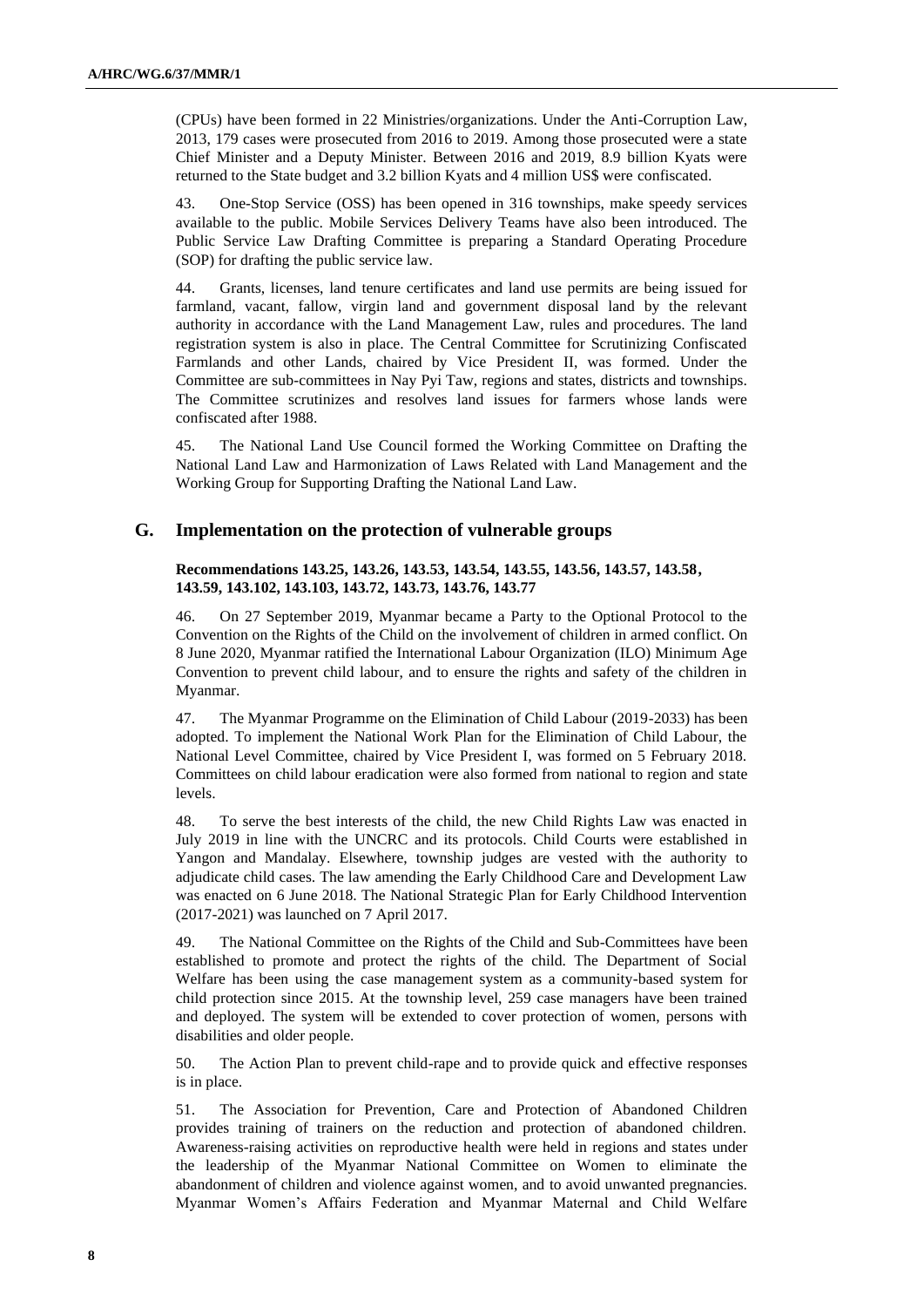Association, members of the Myanmar National Committee on Women, provide necessary assistance in women's development and women's life protection in regions and states, districts, townships, wards and villages.

52. Myanmar Tatmadaw has been cooperating with UNCTFMR to effectively prevent under-age recruitment. As a result, the Myanmar Tatmadaw has been delisted from the Annex of the report of the United Nations Secretary-General which was submitted on 9 June 2020.

53. Moreover, the Child Rights Law provides that any person who recruits, conscripts or enlists due to failure to inspect systematically persons who have not attained the age of 18 years into the Defence Services may be punished with imprisonment which may extend to two years, and shall also be liable to a fine. If the offence is wilfully committed, the offender may be punished with imprisonment which may extend to five years. Any person who recruits persons under the age of 18 years into other armed groups that are not the Defence Services may be punished with imprisonment which may extend to five years. Also, any person who uses persons under the age of 18 years in battle may be punished with imprisonment which may extend to ten years.

54. The Committee and Working Committee on Prevention of Six Grave Violations against Children in Armed Conflict were formed in 2019 and the National Action Plan on the prevention of killing and maiming and sexual violence against children in armed conflict has already been approved by the Committee.

55. Myanmar submitted the combined fourth and fifth periodic report in 2015 to the UN CEDAW Committee and the Exceptional Report was also submitted on 1 February 2019.

56. The Declaration of Commitment to End Sexual Violence in Conflict was signed by the Special Representative of the Secretary-General on Sexual Violence in Conflict and the Permanent Representative of the Republic of the Union of Myanmar on 7 December 2018. Subsequently, the National Committee on Prevention and Response of Conflict-related Sexual violence was established.

57. To protect women under twelve years of age, Section 376 of the Penal Code was amended in 2019, in particular its sub-section (3) which now provides that "whoever commits rape against a woman who is under twelve years of age shall be punished with imprisonment for life, or with imprisonment for a term of twenty years". To protect women and young girls who are affected by or vulnerable to violence, the Department of Social Welfare has established One-Stop Women Support Centres (OSWSC) in Yangon, Mandalay, Lashio and Mawlamyine.

58. The Protection and Prevention of Violence against Women (PoVAW) Bill has been drafted in cooperation with respective government departments, agencies and women organizations which have actively engaged in women's rights issues to enhance the protection of women and girls who are victims and to enable them to enjoy their rights. The Department of Social Welfare has given livelihood trainings to women in Internally Displaced Person (IDP) camps and provided child-friendly spaces and psycho-social support for vulnerable groups. The Department of Social Welfare opened a 24-hour helpline (telephone service), starting from 30 November 2016 for direct inquiries and requests for help.

## **H. Implementation on the promotion of gender equality and nondiscrimination**

**Recommendations 143.23, 143.24, 143.60, 143.61, 143.62, 143.63, 143.66, 143.67, 143.68, 143.69, 143.70, 143.71, 143.78, 143.79, 143.118**

59. The Constitution of the Republic of the Union of Myanmar, in Section 21 (a), Section 347, 350, and 368, provides for the promotion of gender equality. Four technical working groups were organized to implement the National Strategic Plan for the Advancement of Women (2013- 2022). In accordance with paragraph 23 of the Nationwide Ceasefire Agreement, the government is aiming to achieve 30% of women participation in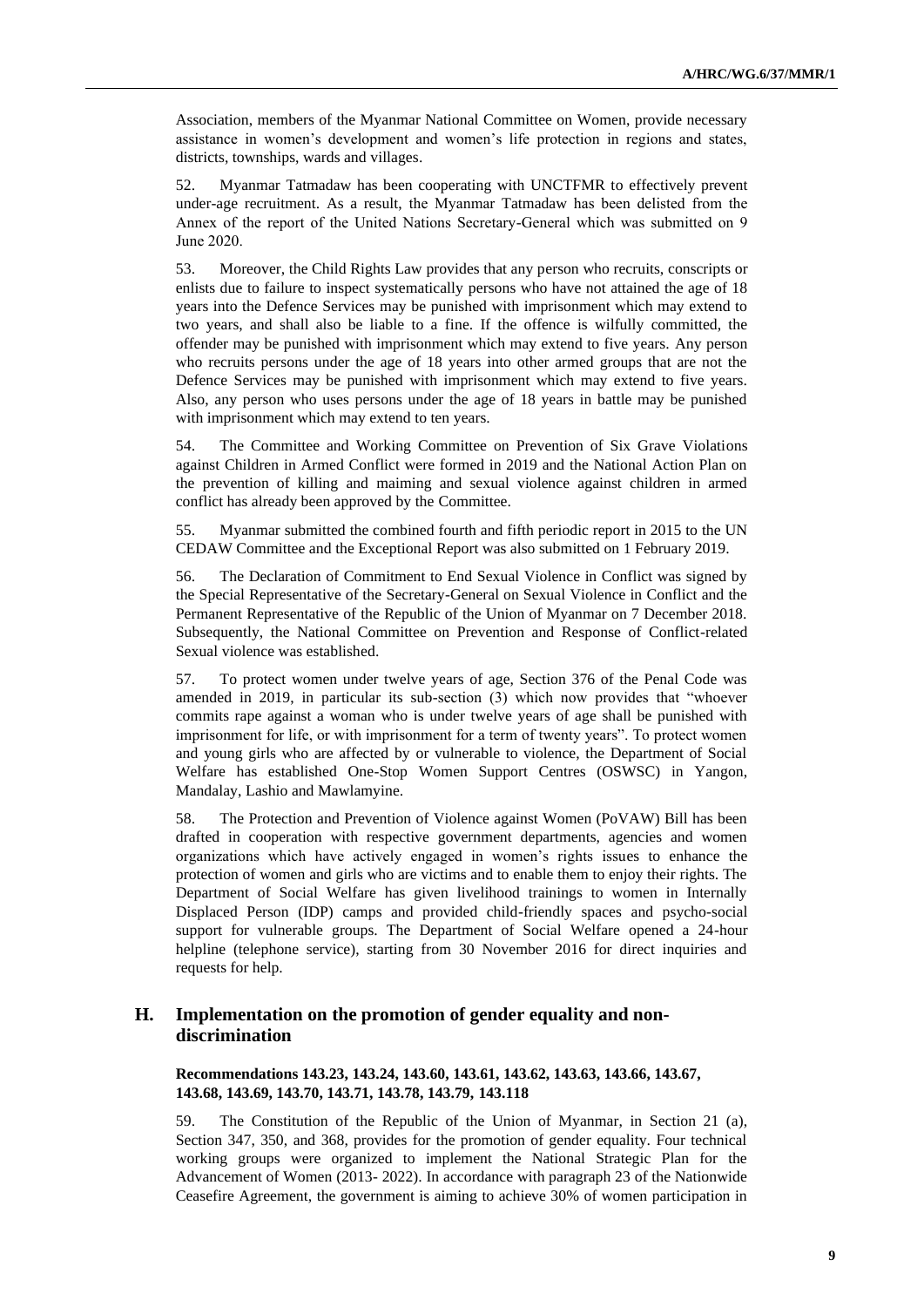the peace process, 22% participation was achieved in the third Union Peace Conference. The Department of Rural Development has been implementing the Community Driven Development Project and Enhancing the Rural Livelihood and Income Project. In those projects, 50% of women participated in the Supporting Committees at the village level to ensure the right to equal participation, leadership and decision making and equal pay for equal work. Gender equality is integrated into the school curricula at kindergarten, primary, middle and high school level, and will be integrated into the college level curriculum as well.

60. The General Administration Department (GAD) held workshops on capacity building for women administrators at ward and village tract level in the 2018-2019 fiscal year, with 104 women administrators participating. There were 42 women administrators in 2015 and this increased to 109 in 2019.

61. Myanmar Tatmadaw allows women to join the military services. Since 2012, they have been able to voluntarily join the Tatmadaw by attending training courses such as Female Cadet Course, Female Nursing Cadet Course, Female Medical Cadet Course, Female Sergeant Clerk Course, Female Private Course and they enjoy the same rights as men.

62. Relating to sexual violence against civilian women, action will be taken against military personnel who commit rape to the extent of 20 years imprisonment. In the case of murder in the course of committing rape, the penalty will be a death sentence in accordance with the Defence Services Act and Rules. Under the policy of zero-tolerance, Myanmar Tatmadaw does not allow any of its members to act with impunity. It has taken serious action against every member who violates civil rights. Between 2016 and February 2020, 3 officers and 49 other ranks, totaling 52, were punished for committing the above mentioned offenses.

63. The Ministry of Health and Sports (MOHS) published guidelines on Healthcare Response for Gender Based Violence (GBV), which were disseminated to the government hospitals and healthcare centres along with instruction for strict implementation. In order to provide quality healthcare services, MOHS is establishing One-Stop Crisis Centres (OSCC) in 1,000 bedded General Hospital (Nay Pyi Taw) and Pindaya General Hospital as pilot projects.

64. The Ministry of Home Affairs provides all inmates, without discrimination, with healthcare, food, vocational skills, formal education, recreation as well as allowing physical exercise and religious activities. It allows the Myanmar National Human Rights Commission (MNHRC), Judges from District Courts, Region and State Courts, Supreme Court of the Union, the Citizen's Fundamental Rights Committee of Pyithu Hluttaw, the Citizens' Fundamental Rights, Democracy and Human Rights Committee of Amyotha Hluttaw and ICRC to visit and observe prisons.

65. According to the United Nations Convention on the Rights of the Persons with Disabilities (UNCRPD), the Law on the Rights of Persons with Disabilities was enacted in 2015 and its rules were also issued in 2017. The National Committee and Working Committee were formed under the Law. The National Committee is implementing the 22 Concluding Observations of UNCRPD Committee meeting held in 2019.

66. Maternal and Child Cash Transfer Program (MCCT) is being implemented in Chin, Rakhine, Kayin and Kayah States and Narga Self-Administered Region. All pregnant women and children to two year olds in those areas are eligible for 15,000 Kyats per month as a benefit.

67. Social pension of 10,000 Kyats per month is granted to people who are 85 years and above according to Elderly People Law, 2016. The Department of Social Welfare is providing services for persons with disabilities by establishing schools and care centres and providing cash and in-kind assistance. In the Ethnic Rights Protection Law 2015, it is provided that "No one shall commit any act which is intended or is likely to promote feelings of hatred, enmity and discord among the ethnic groups". No one is allowed to perform, conduct or act in order to incite any hatred, disputes, conflicts, and animosity among nationals of Myanmar. Whoever violates these provisions or is accused with strong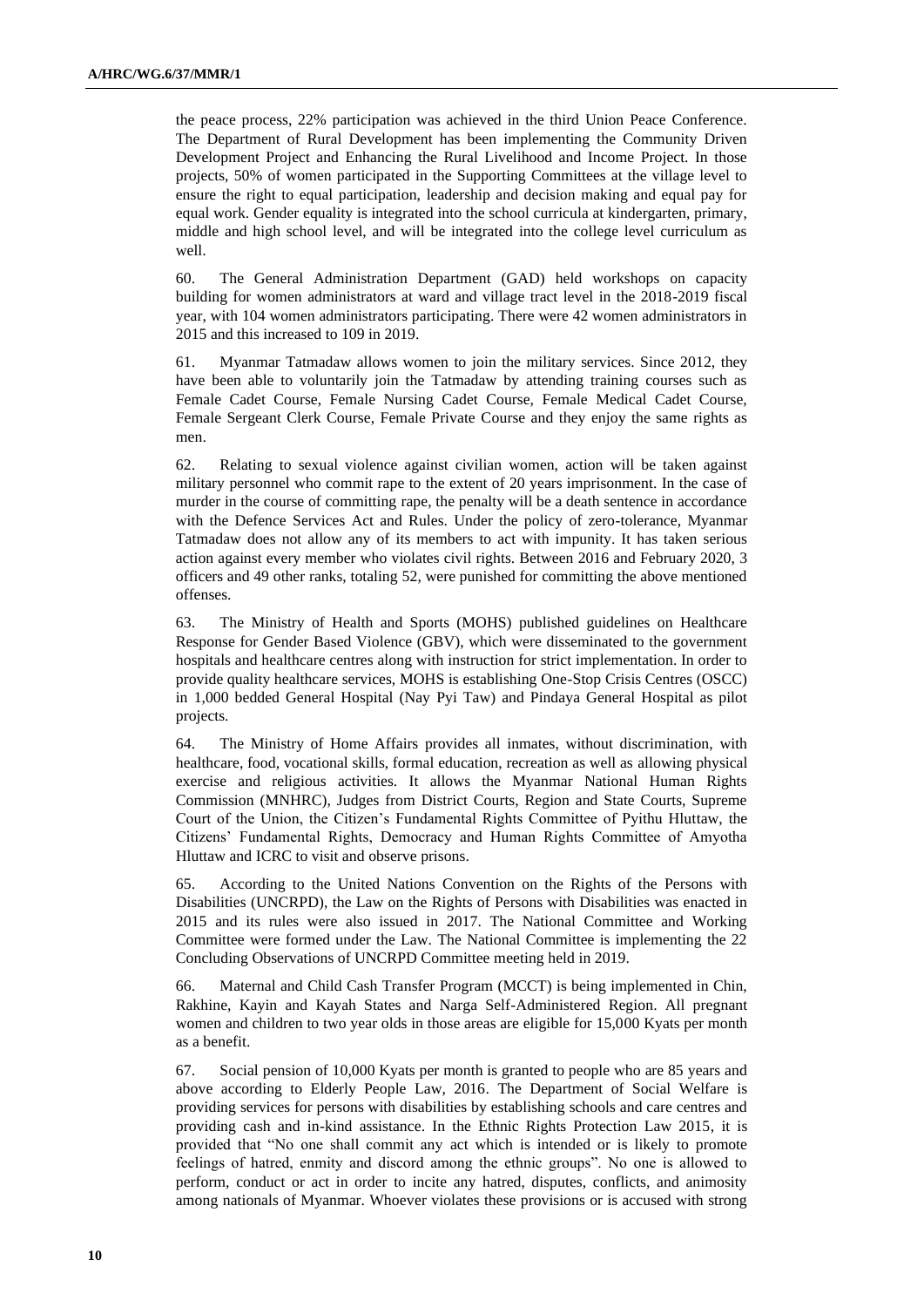evidence of violation shall be punished with imprisonment of not more than 2 years, or a fine of not more than 200,000 Kyats, or with both.

68. In the education sector, efforts are being made for equal access to education, from primary to university level, and to ensure that university entrance is based on the qualities of respective students, regardless of nationality, religion, race, disability, social status and/or gender. New curricula in basic education have been developed, based on the concept of mutual respect, understanding the differences and diversities, and harbouring positive mindset and outlooks for sustainable peace.

69. For remote and border areas, new teachers are recruited especially from among local residents. Primary schools are upgraded and teaching assistants are recruited to help ethnic students and to teach ethnic languages. Vocational training is provided for school-aged children who did not complete their basic education. To achieve human resource development for all ethnic groups, children from poor families in remote ethnic community areas and border areas are provided with free basic education at ethnic youth training schools.

70. On 1 April 2016, the Ministry of Ethnic Affairs was established to achieve equal citizens' rights for all ethnic peoples, to preserve ethic literature and culture, to foster ethnic unity and socio-economic development. The Ministry of Ethnic Affairs is promoting the development of social life, which covers language, literature, fine arts, culture, custom and religion, historical heritage, peace, and the rights of the national races, in line with the National Constitution. In addition to promoting the interest of the ethnic peoples of Myanmar, the government is also drafting the rules for protecting the rights of ethnic peoples and facilitating the welfare of all peoples residing in the country.

### **I. Health and education**

#### **Recommendations 143.105, 143.106, 143.107, 143.108, 143.109, 143.110, 143.111, 143.112, 143.113, 143.114, 143.115, 143.116, 143.117**

71. The Ministry of Health and Sports has formulated and is implementing the National Health Plan (NHP) (2017-2021). To achieve Universal Health Coverage (UHC), NHP aims to strengthen the country's health system and pave the way to UHC, choosing a path that is explicitly pro-poor. Supply side readiness is essential to provide effective health care services to the community. In order to fulfill supply side readiness, Inclusive Township Health Plans (ITHP) and State/Regional Health Plans have been formulated and implemented throughout the country. The National Health Accounts (NHA) (2016-2018) has been compiled and preliminary findings were disseminated on 6 March 2020. To establish the National Health Insurance System, the National Health Insurance Law has been drafted in collaboration with related ministries. From 2016 to 2019, 21 new Station Hospitals, 71 Rural Health Centres (RHC) and 92 Sub-Rural Health Centres have been opened throughout the country. Moreover, 42 traditional medicine hospitals and 210 township traditional medicine clinics are providing traditional medical services to the community.

72. The Nutrition Promotion Steering Committee was formed in June 2018 and the Multi-Sectoral Plan of Action on Nutrition 2018/19–2022/23 was developed to reduce all forms of malnutrition in mothers, children and adolescent girls. The Strategic Plan for Prevention and Control of Non-Communicable Diseases 2017-2021 and National Cancer Control Programme 2017-2021 are also being implemented. The Health Promotion Unit, Department of Public Health, Ministry of Health and Sports received the Dr. LEE-Jong Wook memorial prize for public health from the World Health Organization by establishing 560 out of 1,849 RHCs, also called Non- communicable Diseases Control (NCD) clinics in rural areas since 2018 with the aim of managing the screening of NCD effectively. Now in 2020 there are 1,316 RHCs. Community clinics are intended mainly for the rural population which comprises 70% of the population of Myanmar.

73. Standardized Health Messages Books (SHMBs) were distributed in 2017 and translated into 55 ethnic languages; Guidelines and SOP for Basic Health Staff (BHS) were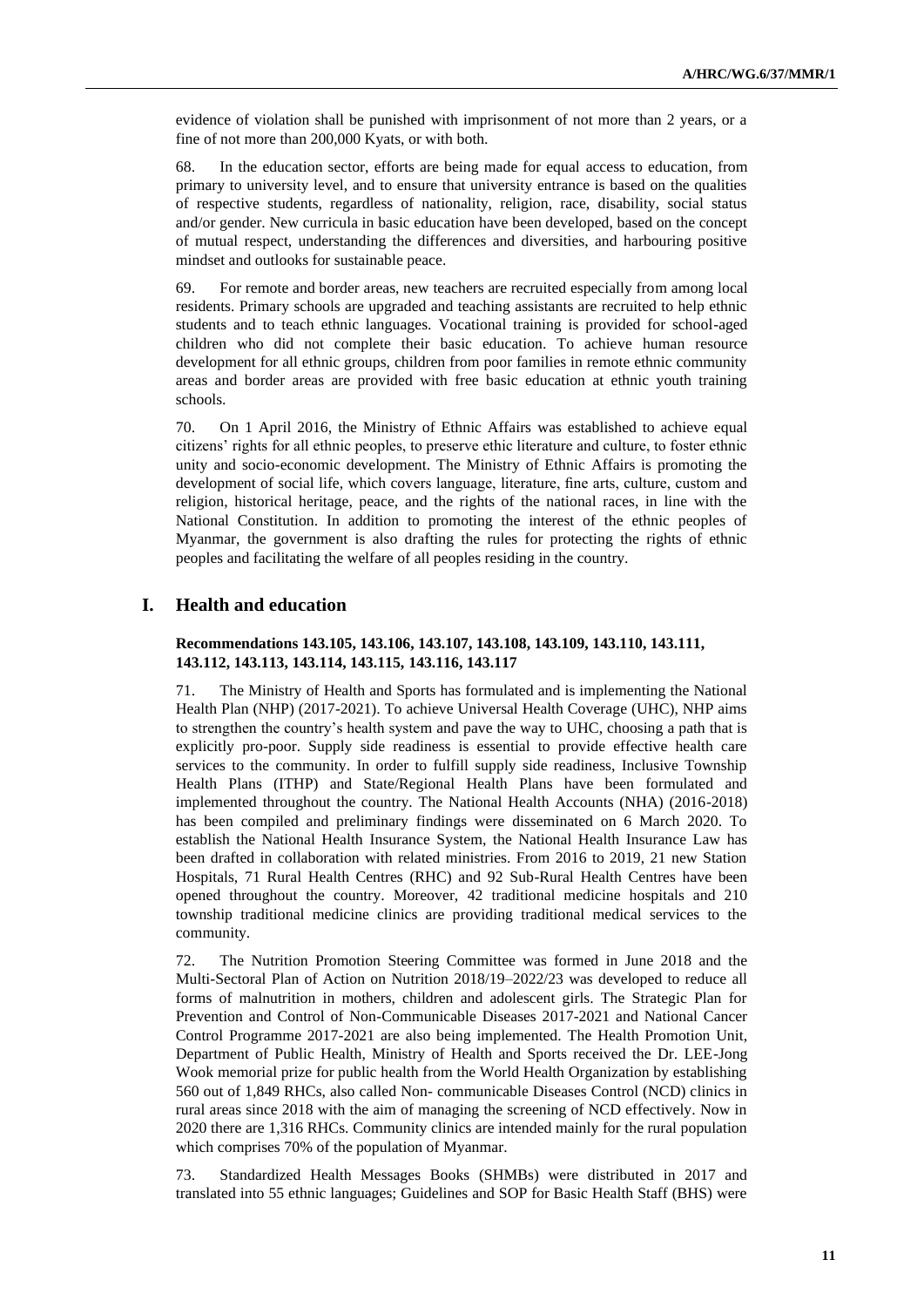put into mobile application and distributed to Township Medical Officers, Station Medical Officers and BHS.

74. In 2018, the Central School Health Committee was reformed. The National School Health Strategic Plan (2017-2022) was developed and is being implemented. Healthy Myanmar Seminars with the motto "Exercise is Medicine" were held in October 2017. The "Physical Education Today for an Active Tomorrow'' seminar was held in May 2019. The Advisory Board for Exercise is Medicine (EIM) Myanmar National Centre was formed to work more effectively, in cooperation with international organizations.

75. For temporarily displaced persons, health care services are provided through clinics as well as through mobile health teams and specialist teams. These provide public health services such as communicable disease surveillance, immunization programmes, maternal and under-five children health care services, elderly health care, patient referral to nearby hospitals and health education.

76. The Narcotics Drugs and Psychotropic Substances Law was amended on February 2018 to provide better healthcare services for drug abusers. Development of Mental Health Law is also in progress for avoiding discrimination of mentally ill persons and providing better healthcare services. To provide better health care in prison, preparations were started in 2016 and a consultation meeting was with the Ministry of Home Affairs in July 2019. Health care is provided to HIV/AIDS, TB and Malaria patients in collaboration with local and international health organizations such as MSF, Union ART Supply and National Aid Control Programme.

77. The Department of Medical Services is planning to expand geriatric wards in general hospitals with the aim of improving the health of elderly people. Elderly-care giver training was conducted in March 2019 to provide priority health care services for elderly people, disabled persons and retired government staff. The Food and Drug Administration Department (FDA) which is responsible for the safety of food, drugs and cosmetics is taking part in drafting relevant laws. Since 2019, it has been conducting mobile investigation of foods and cosmetics in all states and regions by using a Mobile Laboratory Van service.

78. To provide quality reproductive health services for all pregnant women and mothers, the Five-Year Strategic Plan for Reproductive Health (2014-2018) has been implemented. Strategy to end preventable Maternal Mortality in Myanmar (2017-2021) has been developed with the objective of reducing maternal mortality from 173 per 100,000 live births to 92 per 100,000 live births in 2030. The Implementation Plan for Family Planning 2020 is also underway.

79. Total government health expenditure has increased 15 times in 10 years, coming to 3.67% of government expenditure; from 76 billion Kyats in 2010–11 fiscal year to 1.172 trillion Kyats in 2019–2020.

80. Allocation of budget to the health sector has been increasing year by year between 2015 and 2019 through the utilization of Government allocation, international assistance and World Bank loans. 15.63 billion Kyats for Maternal and Reproductive Health activities, 33.86 billion Kyats for Child Health Development activities and 18.05 billion Kyats for Nutrition Promotion activities have been utilized respectively. Moreover, 31% of total annual vaccine cost is being funded by the Government and the rest 69% by GAVI, the vaccine alliance. Annual vaccine cost amounts to one percent of the total annual health budget. During the 2019-2020 budget year, out of the total annual vaccine cost (USD 31.9 millions), USD 9.8 million was funded by the Government.

81. The Myanmar Human Resources for Health Strategy (2018-2021) was developed for the production of an adequate, competent and productive health workforce, and for its efficient utilization. Twenty-two midwifery schools have been opened in all regions and states. A new midwifery school will be opened in Hakah, Chin State. Ten percent of all students accepted by the Nursing and Midwifery Schools are from hard to reach areas (including Rakhine State) and self-administered zones. Currently, 35 students including 3 Muslim students from Rakhine State are studying at medical universities. Furthermore, 89 students and 23 students are also studying for the Diploma in Nursing and Diploma in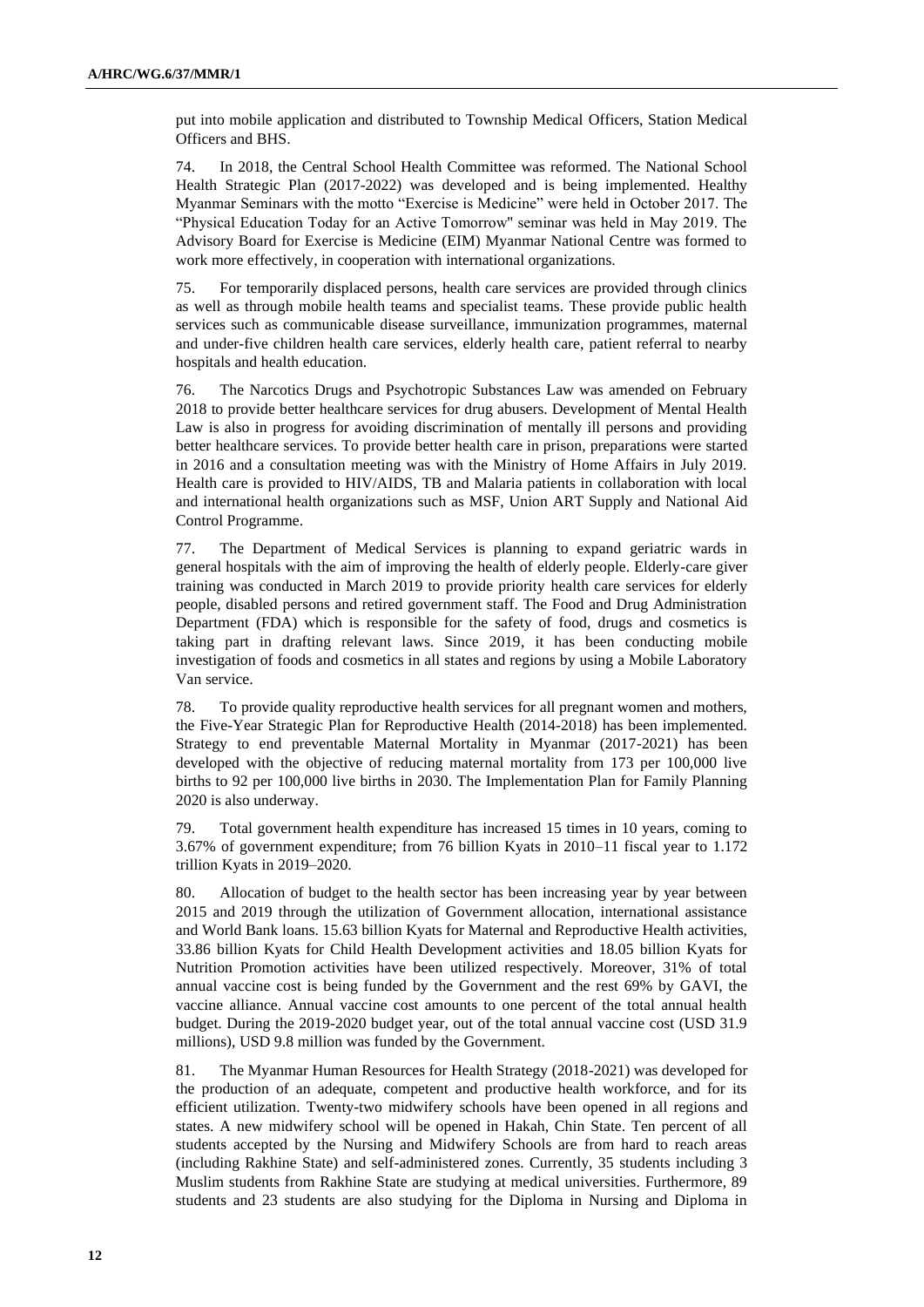Midwifery respectively. Moreover, it is planned to open a new nursing and midwifery school in Kyaukpyu Township, Rakhine State, in the 2021 academic year.

82. To assist the Myanmar Government's efforts towards the prevention, control and treatment of COVID-19 outbreak in Rakhine State, an Action Plan was adopted between Myanmar and ICRC on 14 May 2020 to provide necessary assistance to all IDPs and vulnerable communities in Rakhine State. Under the Action Plan, ICRC has provided PPE materials, hand washing and sanitising facilities, distribution of COVID-19 related information, Education and Communication (IEC), conducted awareness raising activities and assisted in improving public health referral system. The central and local authorities concerned, including the Myanmar Red Cross Society, have been closely cooperating with ICRC to implement the Action Plan effectively.

83. Free education is provided for all education levels. Short-term vocational training certificate courses which meet local needs were opened for out-of-school youths from the IDP camps in Kachin State. Building on Quality Basic Education Programmes (BoQBEP) is being implemented in collaboration with UNICEF so that students from Rakhine State, including vulnerable groups, can attain quality basic education. The Welcoming School Programme manual to receive children from the IDP camps is now being drafted and preparations have been made for Muslim students who cannot attend a university to continue their education through distance education.

84. In accordance with the National Education Strategic Plan, measures have been taken in the education sector to strengthen opportunities, quality and inclusion. Policies are liberalized, schools are upgraded and new schools are opened every year. In the 2018–2019 school year, a total of 6,386 schools were upgraded to the next level. In 2015, technical and vocational training programmes were offered at 58 technical institutes and schools. The number of students enrolled in the government technical colleges, institutes, and high schools were 17,652 in 2016, 19,676 in 2017 and 23,242 in 2018.

85. New KG+5,4,3 System is being implemented to provide quality education in accordance with the National Education Law. For an all-round development of children, a game-based curriculum for children over five years old (the primary and secondary level) has been developed in collaboration with UNICEF, Japan International Cooperation Agency (JICA), the Asian Development Bank (ADB) and other development partners.

86. Systematic arrangements have been made for prisoners to be provided with vocational training and formal education during their imprisonment.

87. In accordance with the Child Rights Law, the school curricula, including culture, moral and civics, life skills, arts (music and painting), physical education and all the core subjects, have been developed to be in line with an all-inclusive education.

## **J. Measures of interfaith friendship, hate speech, freedom of expression and peaceful assembly**

**Recommendations 143.88, 143.89, 143.90, 143.91, 143.92, 143.93, 143.94, 143.95, 143.96, 143.97, 143.98, 143.99, 143.100, 143.101, 144.80, 144.81, 144.83, 144.84**

#### **Interfaith friendship activities**

88. The Constitution of Myanmar guarantees every citizen equal rights to freedom of conscience and to freely profess and practice religion. According to the recent statistics of the Ministry of Religious and Cultural Affairs, the current status of religious buildings for different faiths across the country are one Monastery for every 673 Buddhists, one Church for every 443 Christians, one Mosque for every 493 Muslims, and one Temple for every 635 Hindus.

89. As per the recommendation of the Rakhine Advisory Commission to list and protect historic, religious and cultural sites of all communities in Rakhine, the number of religious edifices that were allowed to be built or renovated by the Nay Pyi Taw Council, and Region and State governments across the country from April 2016 to February 2020 amount to 406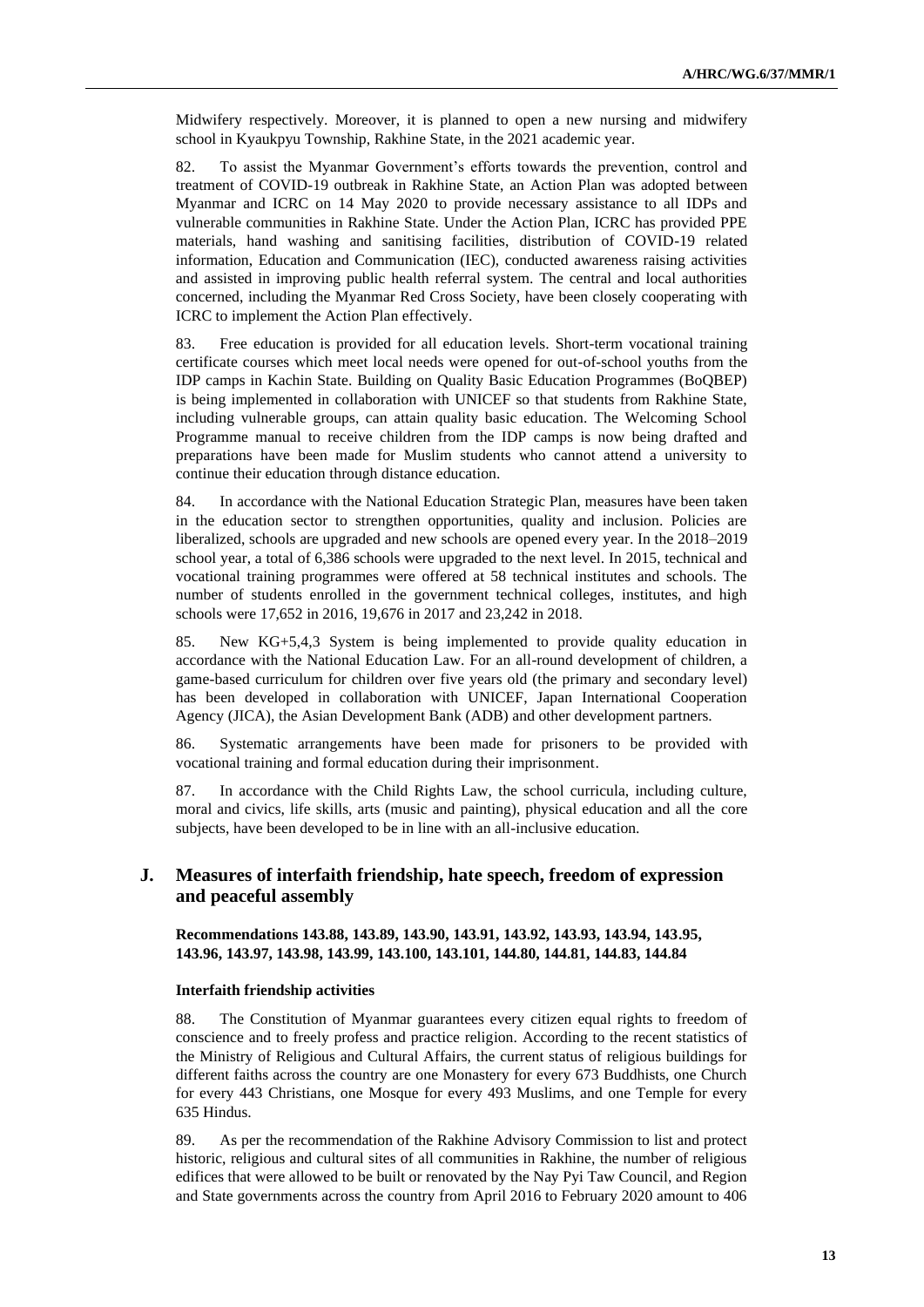religious buildings for Buddhism, 167 for Christianity, 52 for Islam, 26 for Hinduism and 3 for other faiths, respectively.

90. Freedom of worship in the prisons is practiced as devotees are permitted to worship according to their faith on normal days as well as on holy days.

91. Since 2018, the Religions for Peace (RfP) (Myanmar) has conducted training programmes to promote interfaith harmony and the role of women and youth. The Asia Region Multi-Religion consultation with Religions for Peace (RfP) representatives from 21 Asian countries was held from March 5 to 7, 2019 at St. Mary's Cathedral Church, Yangon.

92. The Interfaith Friendship Group (Myanmar) has been set up with one group at the central level, 11 groups at region and state levels, 40 groups at district level, 221 groups at township level, in total 173 groups, so as to enhance a peaceful social life, to prevent religious conflicts, to take care of victims of religious disputes, to implement rehabilitation works, to safeguard national identity by creating mutual respect between different faith groups. With the goal of national development and solidarity through interfaith friendship activities, a Memorandum of Understanding (MoU) on Collaboration was signed between the Interfaith Friendship Group (Myanmar) and the Religions for Peace (Myanmar) on 4 February 2019.

93. His Holiness Pope Francis donated one hundred thousand US Dollars which were distributed equally to different faiths in Rakhine State. To share knowledge on violence and the consequences of wars caused by religious extremists across the world, the youth's consultation camp at St. Mary's Cathedral Church in Yangon was hosted by Religions for Peace (Myanmar) from 18 to 20 December 2018. Furthermore, interfaith friendship group members attended the interfaith dialogues, workshops and meetings in the Philippines, New Zealand, China, Cambodia, Indonesia and Australia. There were 257 consultations of the interfaith friendship group between 2016 and February 2020.

#### **Hate speech, freedom of expression and assembly**

94. In accordance with Section 364 of the Constitution which prohibits hate speech on social and religious issues, the Protection Against Hate Speech Bill is being developed. The National Cultural Central Committee led by Vice President 2 was formed with relevant ministers from regions and states to promote cultural preservation. Directive on the prevention of incitement to hatred and violence (or) prevention of proliferation of hate speech was issued by the Office of the President on 20 April 2020. Since then all government institutions and agencies have conducted awareness activities on hate speech. As a follow-up to implementation of this notification, the Government is currently collaborating with UNESCO through its proposal to hold awareness raising and capacity trainings on prevention of hate speech. This training is intended for government officials of different ministries and departments at Union and State/Region levels.

95. A Workshop on Enhancing Women's Social Cohesion Roles in Rakhine State was held in Yangon organized by the Centre for Diversity and National Harmony (CDNH) and the National Reconciliation and Peace Centre (NRPC) in February 2020. Anti-hate speech campaigns were conducted in 17 townships of Rakhine State in March 2020. A workshop on reviewing the activities of anti-hate speech in Rakhine State was held in July 2020 and was attended by 138 women representatives from the 17 townships, representing diverse communities, assessed their activities.

96. The Press Law 2014 provides the news media personnel with the right to collect information, to enter into premises of certain offices, departments and organizations in accordance with regulations. Since April 2013, publication of private newspapers has been allowed. Regional news from different states in eleven ethnic languages are broadcast daily on television. Media personnel have the right to collect news in the areas where there are armed conflicts or where disturbances, riots, and public demonstrations are taking place. While collecting news, in accord with the terms and conditions stipulated by the relevant responsible organization, they shall be exempt from arrest and detention, and instruments relating to the acquisition of news shall not be seized or destroyed by any security organization. They shall also have the right to ask for the protection of the security organizations. The Ministry of Information has been conducting consultations with the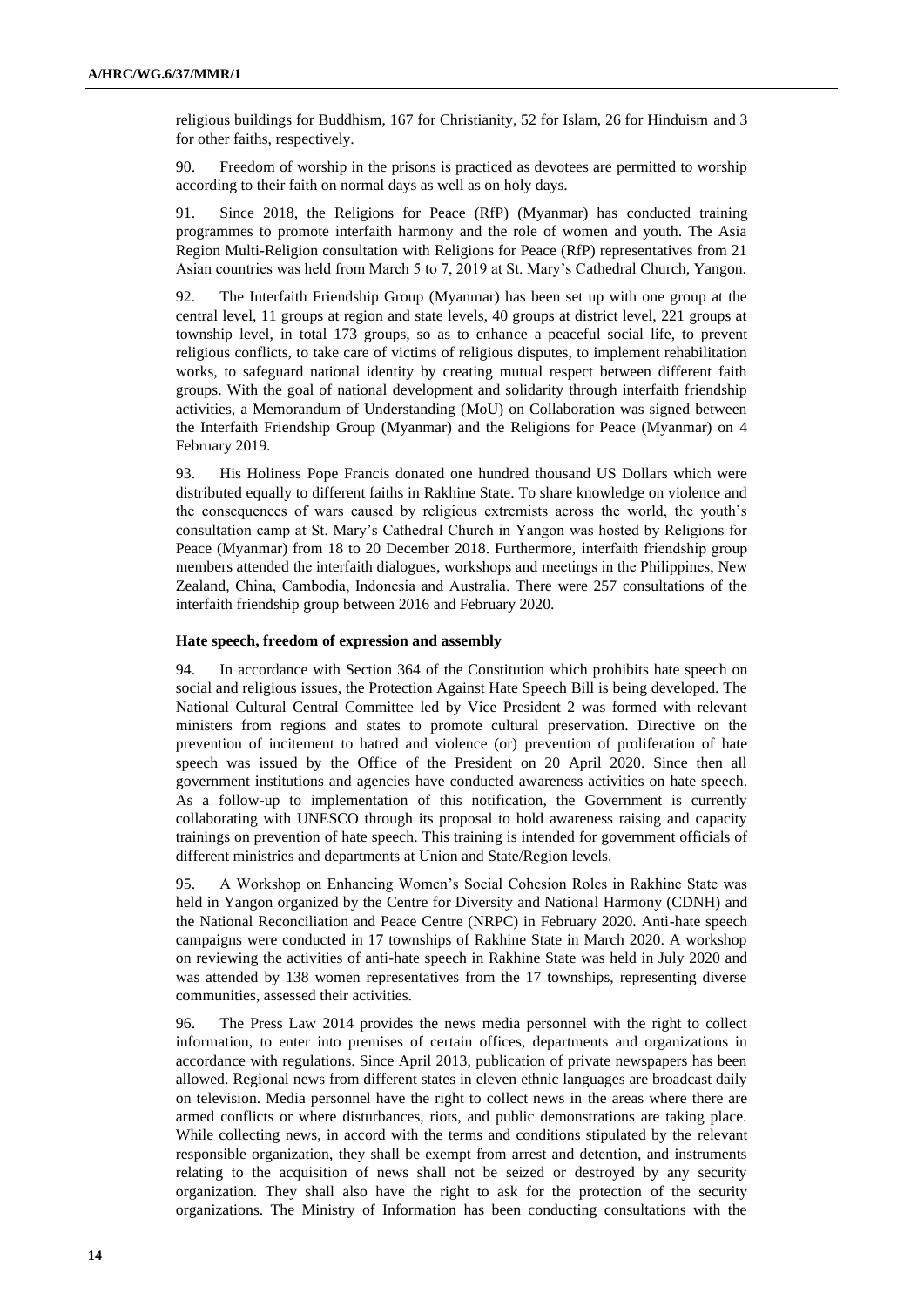Myanmar News Media Council to amend the law on the duties and responsibilities of media personnel.

97. Regarding the protection of those holding peaceful assemblies or peaceful processions, the police shall take necessary protective and safeguarding measures to prevent disturbance, annoyance, assault, coercion or obstruction, and to keep those persons safe from danger in accordance with Section 13 of the 2016 Peaceful Assembly and Peaceful Procession Law.

98. The Ministry of Information is also collaborating with the News Media Council, UNESCO, IMF, local news and journalist organizations, such as Myanmar Journalists Association, Myanmar Journalist Union and Myanmar Journalists Network. Myanmar News Media Council conducted three workshops at the Union level, and twelve workshops at the Region and State levels.

99. According to the Union Election Law, the Union Election Commission held a byelection for 19 vacant constituencies on 1 April 2017 and a by-election for 19 vacant constituencies on 3 November 2018.

100. The Union Election Commission is committed to holding free and fair elections in 2020. The Commission has set five criteria for the elections which must be free in accordance with the law, fair in accordance with the law, transparent, trustworthy, and the election results must reflect the will of the voters. It is collaborating with the International Institute for Democracy and Electoral Assistance (IDEA), Democracy Reporting International (DRI), Danish Institute for Parties and Democracy (DIPD), International Foundation for Electoral System (IFES), Netherlands Institute for Multiparty Democracy (NIMD), DEMO Finland as well as the Carter Centre and Asian Network for Free Elections (ANFREL), and civil society organizations to address election issues. Moreover, the Commission had conferred with ambassadors from 18 foreign embassies accredited to Myanmar and country representatives on their assistance related to the 2020 general elections including the participation and cooperation of women in politics.

## **K. Citizenship, internally displaced persons (IDPs) and trafficking in persons**

#### **Recommendations 143.119, 143.120, 143.121, 143.122, 143.74, 144.75**

101. The National Registration and Citizenship Department under the Ministry of Labour, Immigration and Population has undertaken to ensure the legal status of residents in Myanmar in accordance with the 1949 Registration Act for residents within Myanmar and the Myanmar Citizenship Law of 1982. From 2016 to August 2020, Citizenship Scrutiny Cards for 10 year olds and 18 year olds have been issued to 114,112 people in Rakhine State. National Verification (NV) cards have been issued to 80,482 people who turned in their Temporary Identity Certificates. National verification process is being conducted in all townships of Rakhine State and the Central Body granted 569 persons Citizen status and, 3,574 persons as Naturalized Citizen status, between April 2016 to August 2020.

102. 19,946 NV Cards were issued in Sittwe, Rathedaung, Pauktaw, Mrauk-U, Kyauktaw, Myebon, Kyaukpyu, Minbya, Maungdaw, Buthidaung, Thandwe, Ramree and Ann Townships within Rakhine State. The total number of Citizenship Scrutiny Cards issued in Rakhine State is 10,705. With the purpose of promoting peace and stability in Rakhine State, the Central Committee for the Implementation of Peace and Stability and Development in Rakhine State was established with the State Counsellor as chair on 30 May 2016. The Union Enterprise for Humanitarian Assistance, Resettlement and Development in Rakhine State (UEHRD) was also formed in October 2017.

103. Myanmar signed the Arrangement on Return of Displaced Persons from Rakhine State with Bangladesh on 23 November 2017. According to the agreement, displaced persons can return voluntarily and safely to their original places of residence or to a safe and secure place nearest to it of their choice. Verification for return is based on simple procedures based on evidence of past residence in Rakhine State.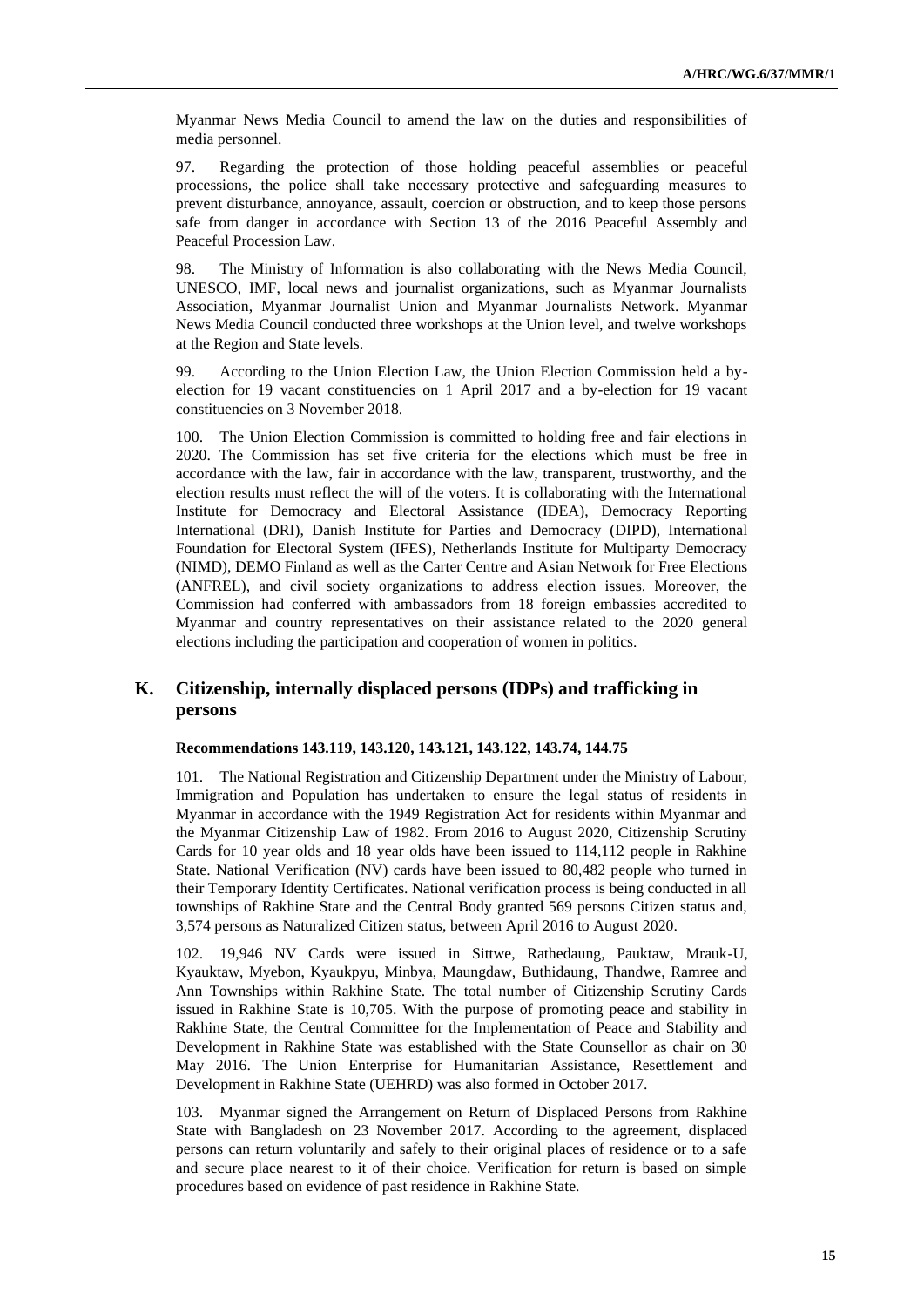104. On 19 December 2017, Myanmar and Bangladesh signed the Terms of Reference (ToR) for the Joint Working Group (JWG) on the Repatriation of Displaced Myanmar Residents from Bangladesh. On 16 January 2018, the two countries signed the Physical Arrangement for Repatriation of Displaced Myanmar Residents from Bangladesh under the Arrangement on Return of Displaced Persons from Rakhine State. According to the agreement, Bangladesh has to provide the list of and information on displaced persons who left Rakhine for Bangladesh after the 9 October 2016 and the 25 August 2017 attacks. The list has to be completed on the agreed forms by the potential returnees. Myanmar has to provide relevant information, including on resettlement plans, provision of livelihood assistance, access to basic services, and safely arrangements. Myanmar side has verified the lists received from Bangladesh and sent back the results for the implementation of the repatriation process.

105. An MoU between Myanmar and UNDP and UNHCR was signed on 6 June 2018. Under the MoU, UNDP and UNHCR will support Myanmar Government's efforts for the safe, dignified and voluntary return and relocation of displaced persons.

106. The Government is also assisting Internally Displaced Persons living in IDP Camps in Rakhine State, Kachin State, Kayin State and Shan State, in line with humanitarian norms. In this regard, respective ministries, Region and State governments and all organizations are cooperating. There are 17 IDP Camps in Rakhine State and humanitarian assistance has been given to them by the State Government, Department of Disaster Management, WFP and Relief International. To relocate the IDPs to safe and secure places, plans have been developed in Sittwe Township, Pauktaw Township and Kyaukpyu Township in Rakhine State.

107. There are 84 IDP Camps in Kachin State and humanitarian assistance is provided for them by the State Government, the Department of Disaster Management, Myanmar Red Cross Society (MRCS), WFP, UNHCR, UNICEF and well-wishers. Some IDPs are returning to their places of origin according to their wishes and the State Government is expediting their return. As of August 19 2020, there are 23 IDP Camps in Shan State and humanitarian assistance has been given to them by the State Government, the Department of Disaster Management, MRCS, WFP, ICRC and other Civil Society Organisations (CSOs). There are 2 IDP Camps in Kayin State, Myaing Gyi Ngu area, and humanitarian assistance has been given to them by the State Government and the Department of Disaster Management, the Social Welfare Department and well-wishers. Vocational trainings for IDPs are aimed at gender equality and enhancing employment opportunities.

108. Humanitarian assistance, including food, infrastructure support, seeds, cash support as well as Cash for Work Programmes, have been provided to all communities residing in Maungdaw and Butheetaung Townships by the Red Cross Movement. Regarding education services, temporary schools have been built by UNICEF for 26,472 children from the IDP Camps in Rakhine and Kachin States. Facilities were provided for 500 out-of-school children to enable them to attend Non-formal Level-1 classes, and 551 children to attend Level-2 classes. A total of 497 volunteer teachers have been appointed in the IDP Camps and basic education schools in Rakhine State. In Maungdaw Township, construction of new school buildings, staff quarters and related tasks have been carried out under the supervision of the Rakhine State Government. Children from the IDP Camps are studying in these schools. At Hla Phoe Khaung reception centre for IDPs, necessary teaching aid equipment was provided for students. A playground and three school buildings have been constructed by UEHRD as well.

109. The Government adopted the National Strategic Plan for Resettlement of IDPs and Closure of IDP Camps in line with the UN Guiding Principles on Internal Displacement. This strategy provided a framework for closing IDP Camps, rehabilitation and finding a solution that would end displacement. A national level committee was formed on 25 February 2020 to implement the strategy across the country.

#### **Combatting trafficking in persons**

110. Myanmar regards anti-trafficking in persons as a national cause and has been carrying out anti-trafficking activities under existing laws. Myanmar became a party to the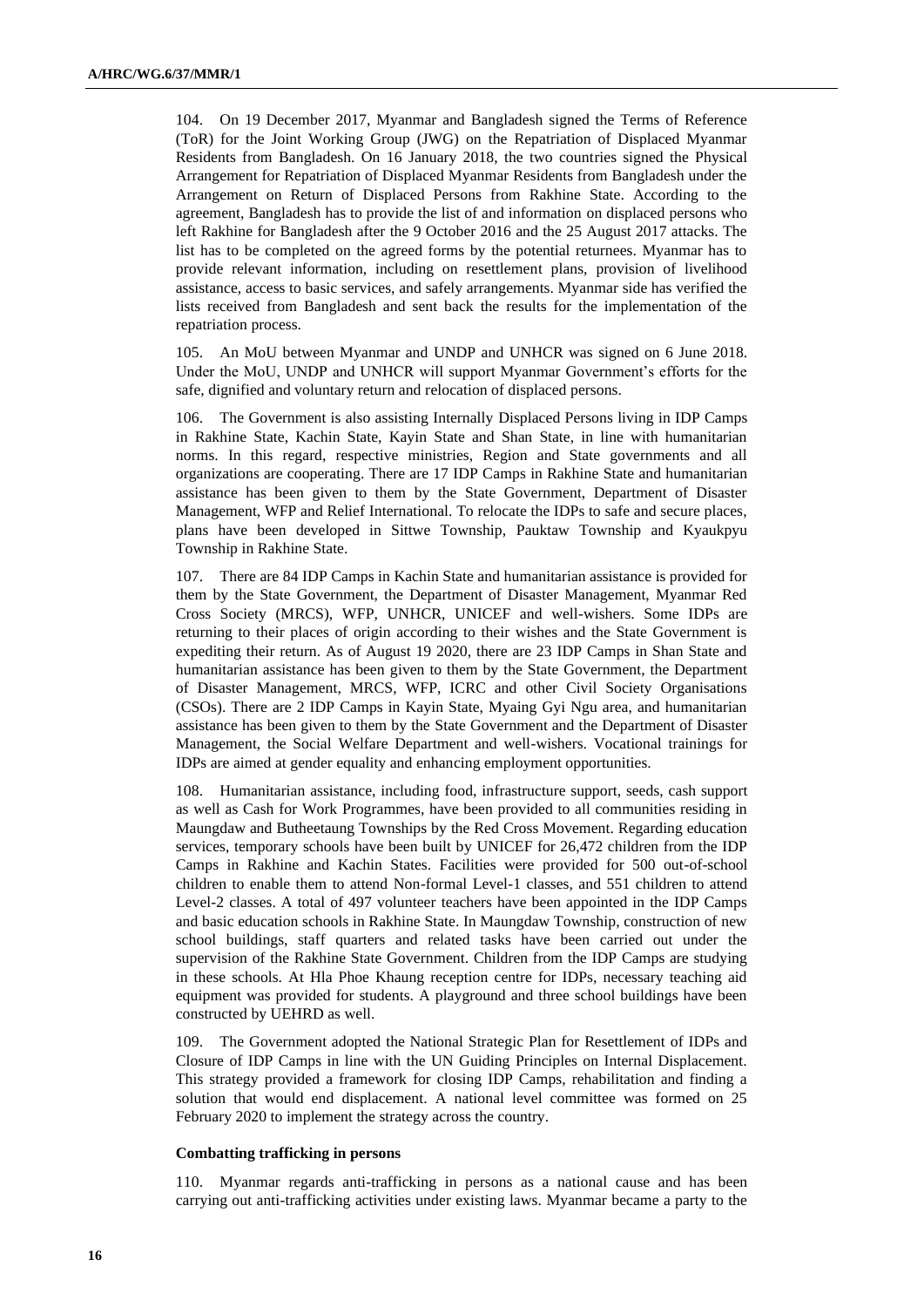United Nations Convention against Transnational Organized Crime and its Protocols, including TIP Protocol. Moreover, Myanmar is also a member of the ASEAN Convention Against Trafficking in Persons, Especially Women and Children (ACTIP).

111. In keeping with international norms and practices, Myanmar is drafting a new law to replace the existing Anti-trafficking in Persons Law. Myanmar has adopted and is implementing the Third Five-Year Plan of Action (2017-2021) for cooperation, prevention, prosecution and protection. Myanmar Police Force's Anti-trafficking in Persons Division has established 3 Sub-Divisions, 20 Task Forces, 60 Platoons, 3 Child Protection Units and 9 Platoons to strengthen efforts to combat the smuggling of migrants by land, air and sea. From 2017 to 2019, 670 trafficking in persons cases were investigated and action has been taken against 1129 perpetrators while 864 persons were involved as victims.

112. Meetings between the Myanmar Police Force and the Royal Thai Police (MPF-RTP) and between the Myanmar Police Force and Department of Special Investigation, Thailand (MPF-DSI) on Cooperation to combat trafficking in persons are held twice a year. The offices of Myanmar-Thai Border Cooperation against Trafficking in Persons (BCATIP) have been established. Myanmar also established the Myanmar-China Border Liaison Offices to cooperate in combatting trafficking in persons, and the Myanmar-China meetings are held once a year to cooperate in the combat against trafficking in persons.

## **L. Ceasefire and national reconciliation**

#### **Recommendations 143.16, 143.17, 143.28, 144.29**

#### **Peace process**

113. The peace process is a priority of the present Government. The National Reconciliation and Peace Centre (NRPC) chaired by the State Counsellor was established on 11 July 2016. The establishment of the NRPC is the first step towards national reconciliation and peace. The Peace Commission was also set up on 11 July 2016 not only to implement the policies laid down by NRPC but also to negotiate peace with Ethnic Armed Organizations (EAOs).

114. The Nationwide Ceasefire Agreement (NCA) was signed by the Government and eight EAOs on 15 October 2015. It was approved by the Pyidaungsu Hluttaw on 8 December 2015. The New Mon State Party (NMSP) and Lahu Democratic Union (LDU) signed the NCA on 13 February 2018.

115. The Union Peace Dialogue Joint Committee (UPDJC), which was formed in accordance with the provisions of the NCA, has been engaging in political dialogue. The policy of the government is to open the dialogue to all stakeholders concerned that they might be included at all levels of the peace process. The UPDJC is chaired by the State Counsellor, with 48 members (16 representatives from the Government-Hluttaw-Tatmadaw group, 16 representatives from Ethnic Armed Organizations group, and 16 representatives from political parties group). Four meetings of Ethnic-oriented National Political Dialogues, three meetings of Region-based National Political Dialogues, two meetings of National Political Dialogues forum for Civil Society Organizations (CSO) have been successfully held in accordance with the basic guidelines, Terms of Reference (ToR) and topics to be discussed for political dialogues developed under the guidance of UPDJC.

116. The NCA contains 55 military provisions, directly related to the ceasefire agreement. To operationalize those provisions effectively, a mechanism, the Joint Ceasefire Monitoring Committee, was established with the Tatmadaw, EAOs, and trusted and wellrespected civilian representatives. The Joint Ceasefire Monitoring Committee at Union Level (JMC-U) held its first meeting from 29 to 31 October, 2015 in Yangon. Terms of Reference (ToR) for JMC and Military Code of Conduct (CoC) were approved at the Joint Implementation Coordination Meeting (JICM).

117. The Union Peace Conference - 21<sup>st</sup> Century Panglong (1<sup>st</sup> Session) was held from 31 August to 3 September 2016 in Nay Pyi Taw with the aim of resolving political issues of 70 years standing through peaceful political means, and to create a political platform where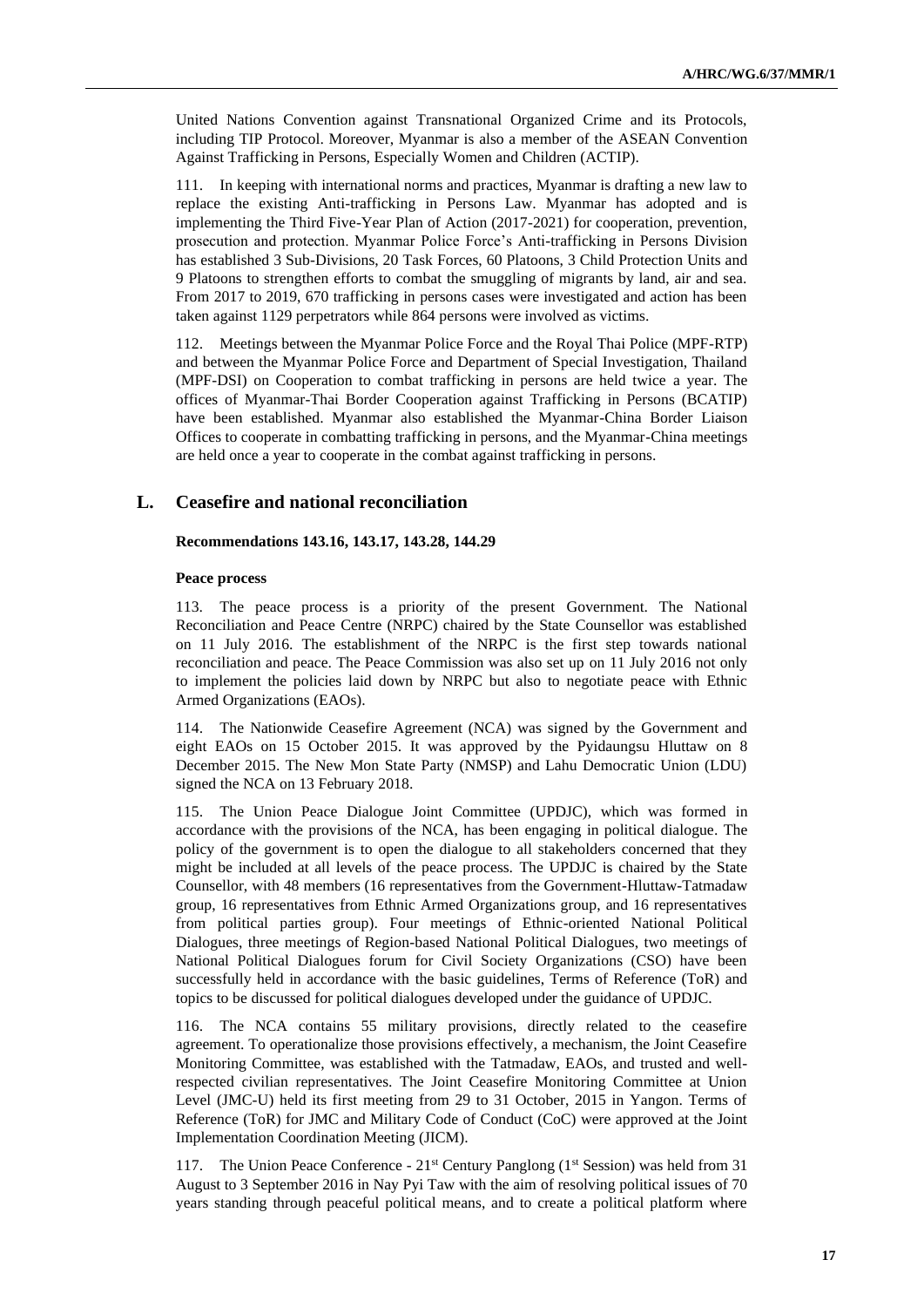ethnic groups can express their opinions freely and openly. The Union Peace Conference - 21st Century Panglong (2nd Session) was held from 24 to 29 May 2017 in Nay Pyi Taw. Likewise, the Union Peace Conference, 21<sup>st</sup> Century Panglong (3<sup>rd</sup> Session) was held from 11 to 16 July 2018. Selected topics were discussed at the conference in sector and group sessions. The 4<sup>th</sup> Session of the Union Peace Conference was held from 19 to 21 August 2020. The decisions and agreements of the conference became Part 3 of the Union Accord.

118. To develop ethnic regions and to coordinate the effective use of the peace fund, the Joint Coordinating Body for Peace Process Funding (JCB) was formed. JCB is chaired by the State Counsellor and its members are representatives of the Government, NCA-Signatory EAOs and NCA Non-Signatory EAOs. The peace process fund was established with donations from international organizations and was utilized for four priority sectors, namely; nationwide ceasefire, negotiations and dialogues, peace-supportive development and the peace process of NRPC. Basic needs (food, shelter, and clothing) of ethnic people in conflict-affected areas are provided from the Union Budget, NRPC Fund, and contributions from local and international donors.

119. The Government is striving to achieve lasting and sustainable peace following the NCA path through informal and formal discussions with NCA Non-Signatory EAOs in order to build mutual trust and to work together under the umbrella of NCA.

# **IV. Other activities**

120. To build up the peace process, the Tatmadaw unilaterally suspended all military activities from 21 December to 30 April 2019 for the first time, from 30 April to 30 June 2019 for the second time, from 30 June to 30 August 2019 for the third time, from 30 August 2019 to 21 September 2019 for the fourth time, from 10 May to 31 August 2020 for the fifth time and from 1 September 2019 to 30 September 2020 for the sixth time respectively.

121. The Complaint Mechanism Centres for workers' complaints are operating in Nay Pyi Taw and Yangon to take urgent action on a 24 hours basis. From 2013 to 2018, 190 cases were received and resolved in a timely manner. Myanmar has established the following complaint mechanisms for the benefit of the people; the Committee for Complaint and Petition in the Pyithu Hluttaw, the Drug Activity Special Complaint Department in the President's Office, and the Committee for Scrutinizing the Complaints on Corruption in the Anti-Corruption Commission. Mechanisms for complaints to the ministries and the Union Coordinating Body for Rule of Law Centres and Justice Sector Affairs were also established.

122. To combat the COVID-19 pandemic, the National-level Central Committee for COVID-19 Prevention, Control and Treatment, chaired by the State Counsellor, was established. The Committee has carried out its activities nationwide through a peoplecentered approach. The Government has established the COVID-19 Recovery Fund with 100 billion Kyats to finance low-interest loans to the economic sectors in order to lessen the suffering from economic disruptions caused by the COVID-19 pandemic. To respond to any emergency situation of COVID-19 as and when it is necessary, in line with the Government policy, the National Volunteer Leading Group, led by the State Counsellor, was formed on 25 April 2020. This Group is intended to enable volunteers to participate systematically in the fight against COVID-19.

123. To reduce the hardships borne by citizens and households, the Government took a series of measures, including provision of food items and a monthly electricity tariff exemption for each household. The Government provides 40 percent of the social security fees of insured workers who have registered for social security benefits from factories and workshops that are temporarily closed to combat COVID-19 pandemic. The Government launched the COVID-19 Economic Relief Plan (CERP) on 27 April 2020; its goals are to provide fiscal support and monetary stimulus to reduce economic hardships, to improve economic sectors, to assist vulnerable workers and households and to improve health care systems.